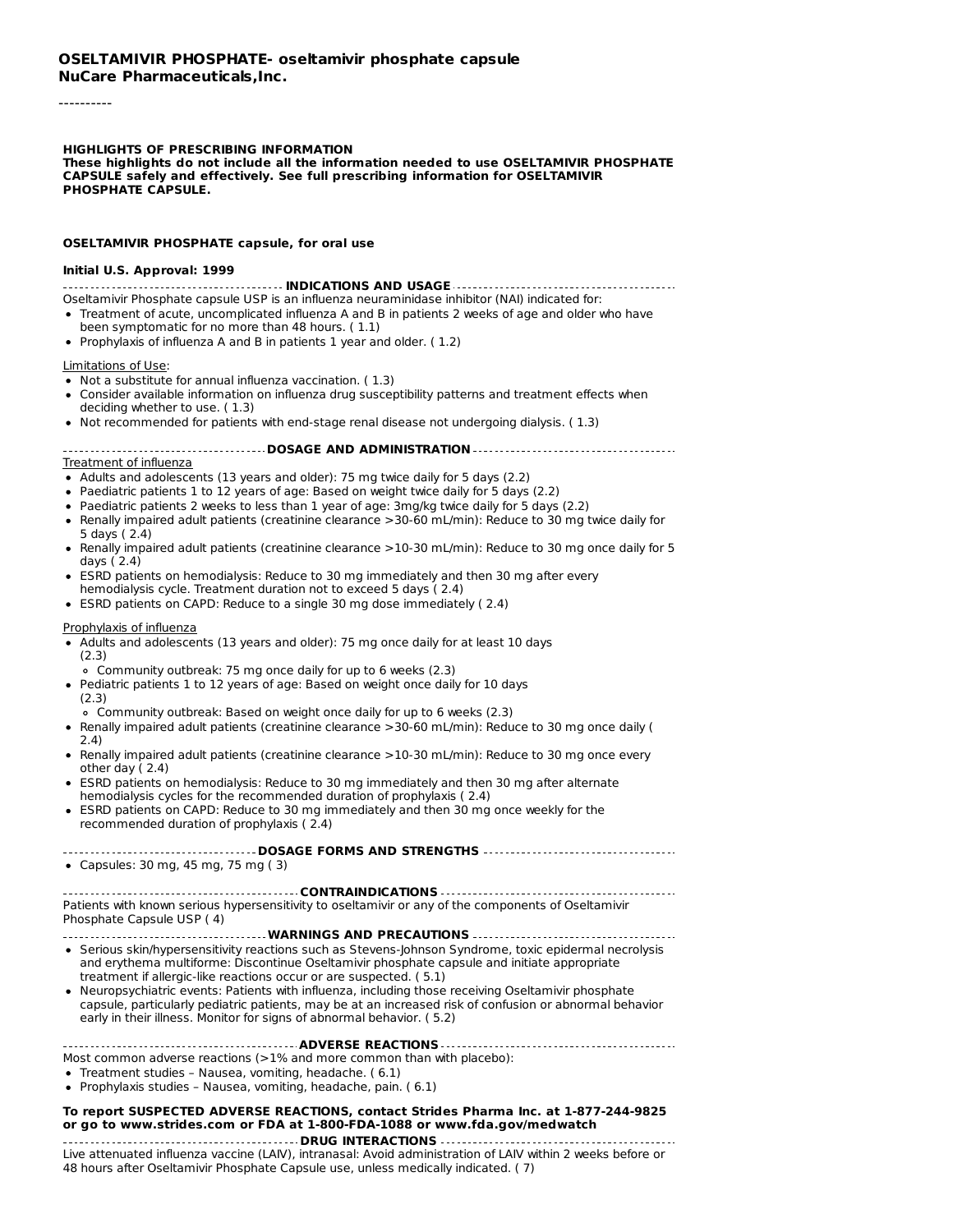# **FULL PRESCRIBING INFORMATION: CONTENTS\***

### **1 INDICATIONS AND USAGE**

- 1.1 Treatment of Influenza
- 1.2 Prophylaxis of Influenza
- 1.3 Limitations of Use

## **2 DOSAGE AND ADMINISTRATION**

- 2.1 Dosage and Administration Overview
- 2.2 Recommended Dosage for Treatment of Influenza
- 2.3 Recommended Dosage for Prophylaxis of Influenza
- 2.4 Dosage in Patients with Renal Impairment
- 2.6 Emergency Preparation of Oral Suspension from 75 mg Oseltamivir Phospate

### **Capsules**

### **3 DOSAGE FORMS AND STRENGTHS**

## **4 CONTRAINDICATIONS**

### **5 WARNINGS AND PRECAUTIONS**

- 5.1 Serious Skin/Hypersensitivity Reactions
- 5.2 Neuropsychiatric Events
- 5.3 Risk of Bacterial Infections

## **6 ADVERSE REACTIONS**

- 6.1 Clinical Trials Experience
- 6.2 Postmarketing Experience

## **7 DRUG INTERACTIONS**

- 7.1 Influenza Vaccines
- 7.2 Drugs Without Clinically Significant Drug Interaction with Oseltamivir Phosphate

### **8 USE IN SPECIFIC POPULATIONS**

- 8.1 Pregnancy
- 8.2 Lactation
- 8.4 Pediatric Use
- 8.5 Geriatric Use
- 8.6 Renal Impairment
- 8.7 Hepatic Impairment
- 8.8 Use in Patients with Chronic Conditions
- 8.9 Immunocompromised Patients

### **10 OVERDOSAGE**

### **11 DESCRIPTION**

## **12 CLINICAL PHARMACOLOGY**

- 12.1 Mechanism of Action
- 12.3 Pharmacokinetics
- 12.4 Microbiology

## **13 NONCLINICAL TOXICOLOGY**

13.1 Carcinogenesis, Mutagenesis, Impairment of Fertility

## **14 CLINICAL STUDIES**

- 14.1 Treatment of Influenza
- 14.2 Prophylaxis of Influenza

# **16 HOW SUPPLIED/STORAGE AND HANDLING**

# **17 PATIENT COUNSELING INFORMATION**

\* Sections or subsections omitted from the full prescribing information are not listed.

# **FULL PRESCRIBING INFORMATION**

# **1 INDICATIONS AND USAGE**

# **1.1 Treatment of Influenza**

Oseltamivir Phosphate capsule USP is indicated for the treatment of acute, uncomplicated illness due to influenza A and B infection in patients 2 weeks of age and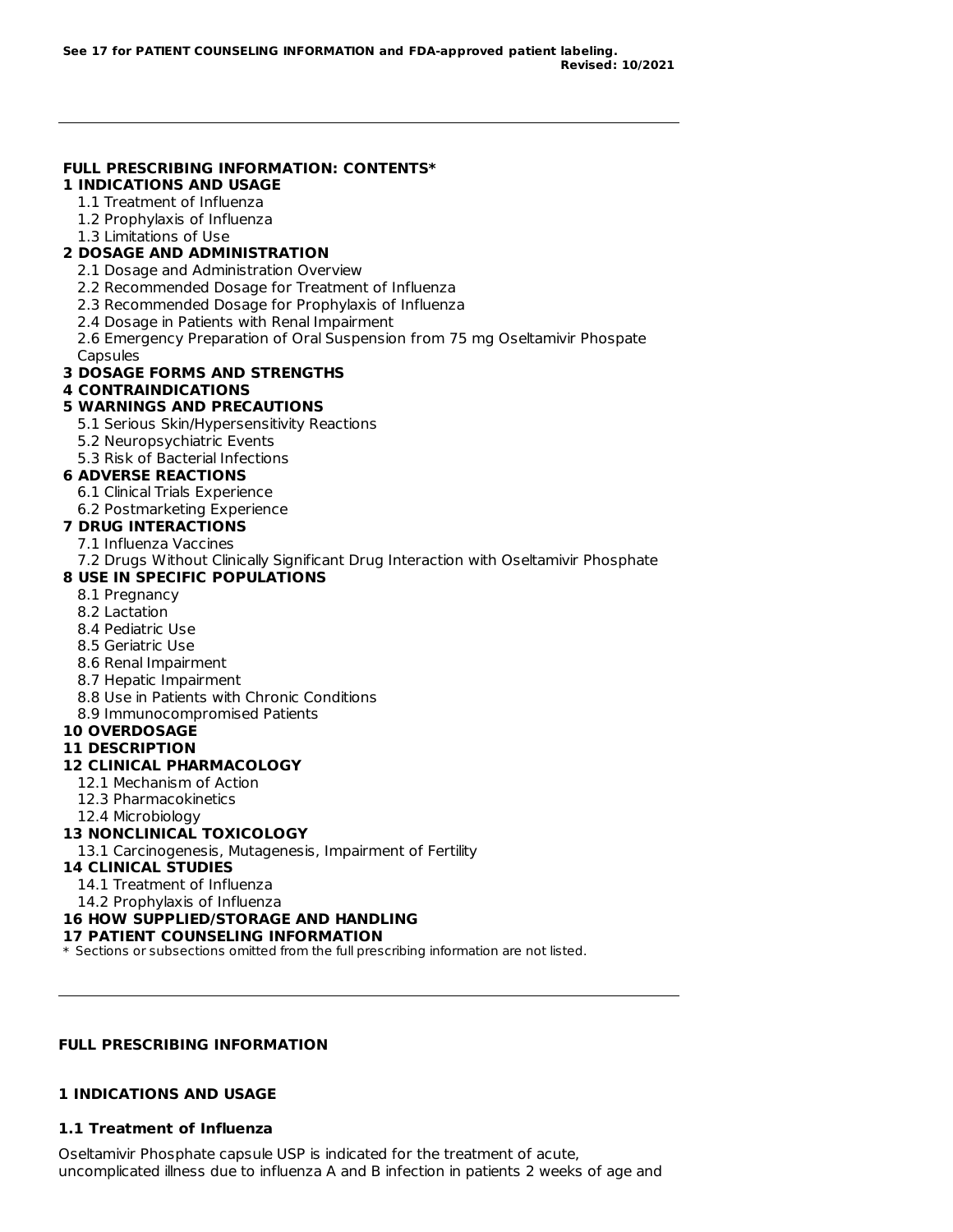older who have been symptomatic for no more than 48 hours.

## **1.2 Prophylaxis of Influenza**

Oseltamivir Phosphate capsule USP is indicated for the prophylaxis of influenza A and B in patients 1 year and older.

## **1.3 Limitations of Use**

- Oseltamivir Phosphate capsule USP is not a substitute for early influenza vaccination on an annual basis as recommended by the Centers for Disease Control and Prevention Advisory Committee on Immunization Practices.
- Influenza viruses change over time. Emergence of resistance substitutions could decrease drug effectiveness. Other factors (for example, changes in viral virulence) might also diminish clinical benefit of antiviral drugs. Prescribers should consider available information on influenza drug susceptibility patterns and treatment effects when deciding whether to use Oseltamivir Phosphate Capsule USP [see Microbiology ( 12.4)].
- Oseltamivir Phosphate capsule USP is not recommended for patients with end-stage renal disease not undergoing dialysis [see Dosage and Administration ( 2.4) and Use in Specific Populations ( 8.6)].

## **2 DOSAGE AND ADMINISTRATION**

## **2.1 Dosage and Administration Overview**

Administer Oseltamivir Phosphate capsule for the treatment of influenza in patients 2 weeks of age or older [see Dosage and Administration ( 2.2)] or for prophylaxis of influenza in patients 1 year and older [see Dosage and Administration  $(2.3)$ ] using:

Oseltamivir Phosphate capsule

The capsules may be taken with or without food; however, tolerability may be enhanced if Oseltamivir Phosphate capsule USP is taken with food.

Adjust the Oseltamivir Phosphate capsule dosage in patients with moderate or severe renal impairment [see Dosage and Administration (2.4)]

For patients who cannot swallow capsules, Oseltamivir Phosphate for oral suspension is the preferred formulation. When oseltamivir phosphate for oral suspension is not available from wholesaler or the manufacturer, Oseltamivir Phosphate capsules may be opened and mixed with sweetened liquids such as regular or sugar-free chocolate syrup, corn syrup, caramel topping, or light brown sugar (dissolved in water). During emergency situation **and** when neither the oral suspension or the age-appropriate strengths of Oseltamivir Phosphate capsules to mix with sweetened liquids are available, then a pharmacist may prepare an emergency supply of oral suspension from Oseltamivir Phosphate 75 mg capsules [see Dosage and Administration (2.6)].

### **2.2 Recommended Dosage for Treatment of Influenza**

Initiate treatment with Oseltamivir phosphate capsule within 48 hours of influenza symptom onset.

### Adults and Adolescents (13 years of age and older)

The recommended oral dosage of Oseltamivir phosphate capsule for treatment of influenza in adults and adolescents 13 years and older is 75 mg twice daily (one 75mg capsule twice daily) for 5 days.

### Pediatric Patients (2 weeks of age through 12 years of age)

Table 1 displays the recommended oral dose of Oseltamivir phosphate capsule for treatment of influenza in pediatric patients 2 weeks of age through 12 years of age and provides information about prescribing the capsule.

## **2.3 Recommended Dosage for Prophylaxis of Influenza**

Initiate post-exposure prophylaxis with Oseltamivir phosphate capsule within 48 hours following close contact with an infected individual. Initiate seasonal prophylaxis with Oseltamivir phosphate capsule during a community outbreak.

### Adults and Adolescents (13 years of age and older)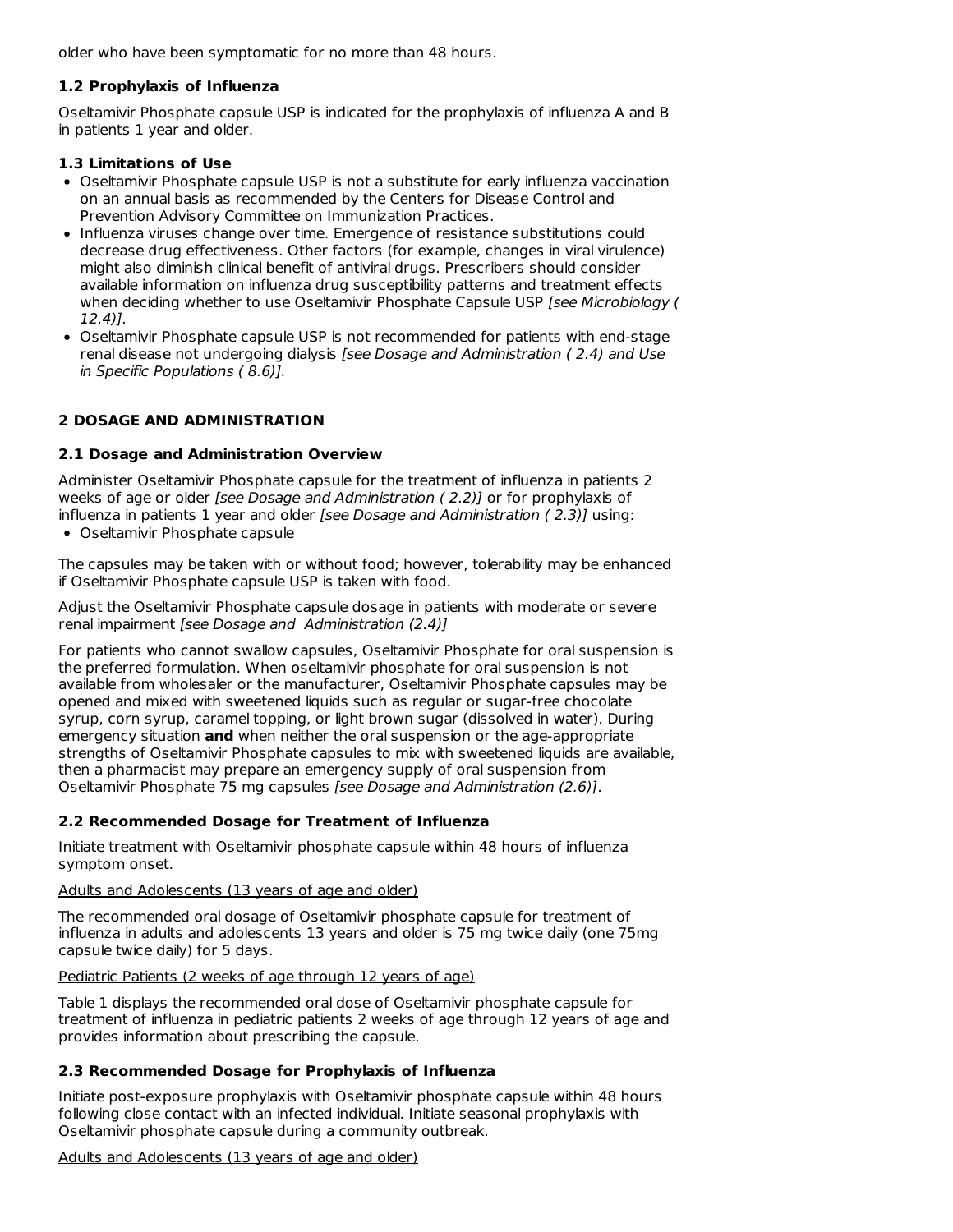The recommended dosage of oseltamivir phosphate capsule USP for prophylaxis of influenza in adults and adolescents 13 years and older is 75 mg orally once daily (one 75 mg capsule once daily) for at least 10 days following close contact with an infected individual and up to 6 weeks during a community outbreak. In immunocompromised patients, Oseltamivir phosphate capsule may be continued for up to 12 weeks [see Use in Specific Populations ( 8.9)]. The duration of protection lasts for as long as Oseltamivir phosphate capsule dosing is continued.

## Pediatric Patients (1 to 12 years of age)

Table 1 displays the recommended oral dose of Oseltamivir phosphate capsule for prophylaxis of influenza in pediatric patients 1 to 12 years of age based on body weight and provides information about prescribing the capsule. Prophylaxis in pediatric patients is recommended for 10 days following close contact with an infected individual and up to 6 weeks during a community outbreak [see Use in Specific Populations ( 8.4) and Clinical Studies ( 14.2)].

#### **Table 1 Oseltamivir phosphate capsules Dosage Recommendations in Pediatric Patients for Treatment and Prophylaxis of Influenza**

| Weight           | 5 days                                             | Treatment Dosage for Prophylaxis Dosage for 10<br>days $^{\ast}$ | <b>Number of Capsules to</b><br>Dispense (Strength) <sup>†</sup> |
|------------------|----------------------------------------------------|------------------------------------------------------------------|------------------------------------------------------------------|
|                  | Patients from 2 Weeks to less than 1 Year of Age   |                                                                  |                                                                  |
| Any weight       | 3 mg/kg twice daily                                | Not applicable                                                   | Not applicable                                                   |
|                  | Patients 1 to 12 Years of Age Based on Body Weight |                                                                  |                                                                  |
| 15 kg or less    | 30 mg twice daily                                  | 30 mg once daily                                                 | 10 Capsules (30 mg)                                              |
| 15.1 kg to 23 kg | 45 mg twice daily                                  | 45 mg once daily                                                 | 10 Capsules (45 mg)                                              |
| 23.1 kg to 40 kg | 60 mg twice daily                                  | 60 mg once daily                                                 | 20 Capsules (30 mg)                                              |
| 40.1 kg or more  | 75 mg twice daily                                  | 75 mg once daily                                                 | 10 capsules (75 mg)                                              |

\* The recommended duration for post-exposure prophylaxis is 10 days and the recommended duration for community outbreak (seasonal/pre-exposure) prophylaxis is up to 6 weeks (or up to 12 weeks in immunocompromised patients). The amount supplied (e.g., number of bottles or capsules) for seasonal prophylaxis may be greater than for post-exposure prophylaxis.

† Oseltamivir phosphate for oral suspension is the preferred formulation for patients who cannot swallow capsules.

### **2.4 Dosage in Patients with Renal Impairment**

Table 2 displays the dosage recommendations for the treatment and prophylaxis of influenza in adults with various stages of renal impairment (estimated creatinine clearance of less than or equal to 90 mL per minute). Dosage modifications are recommended in adults with estimated creatinine clearance less than or equal to 60 mL per minute [ see Use in specific Population ( 8.6) and Clinical Pharmacology ( 12.3) ].

#### **Table 2 Recommended Dose Modifications for Treatment and Prophylaxis of Influenza in Adults with Renal Impairment or End Stage Renal Disease (ESRD) on Dialysis**

| <b>Renal Impairment</b><br>(Creatinine<br>Clearance)                                                               | Regimen <sup>*</sup>                                                                                                   | <b>Recommended Treatment Recommended Prophylaxis</b><br>Regimen $*$ <sup>†</sup> |
|--------------------------------------------------------------------------------------------------------------------|------------------------------------------------------------------------------------------------------------------------|----------------------------------------------------------------------------------|
| Mild<br>(>60-90 mL/minute)                                                                                         | 75 mg twice daily for 5 days                                                                                           | 75 mg once daily                                                                 |
| Moderate<br>(>30-60 mL/minute)                                                                                     | 30 mg twice daily for 5 days                                                                                           | 30 mg once daily                                                                 |
| Severe<br>(>10-30 mL/ minute)                                                                                      | 30 mg once daily for 5 days                                                                                            | 30 mg every other day                                                            |
| <b>ESRD Patients on</b><br><b>Hemodialysis</b><br>$(\leq 10 \text{ mL/minute})$                                    | 30 mg immediately and then<br>30 mg after every<br>hemodialysis cycle.<br>(treatment duration not to<br>exceed 5 days) | 30 mg immediately and then<br>30 mg after alternate<br>hemodialysis cycles.      |
| <b>ESRD Patients on</b><br>Continuous<br>Ambulatory<br>Peritoneal Dialysis <sup>\$</sup><br>$(\leq 10$ mL/ minute) | A single 30 mg dose<br>administered immediately                                                                        | 30 mg immediately and then<br>30 mg once weekly.                                 |
| <b>ESRD Patients not</b>                                                                                           | Oseltamivir Phosphate                                                                                                  | Oseltamivir Phosphate capsule                                                    |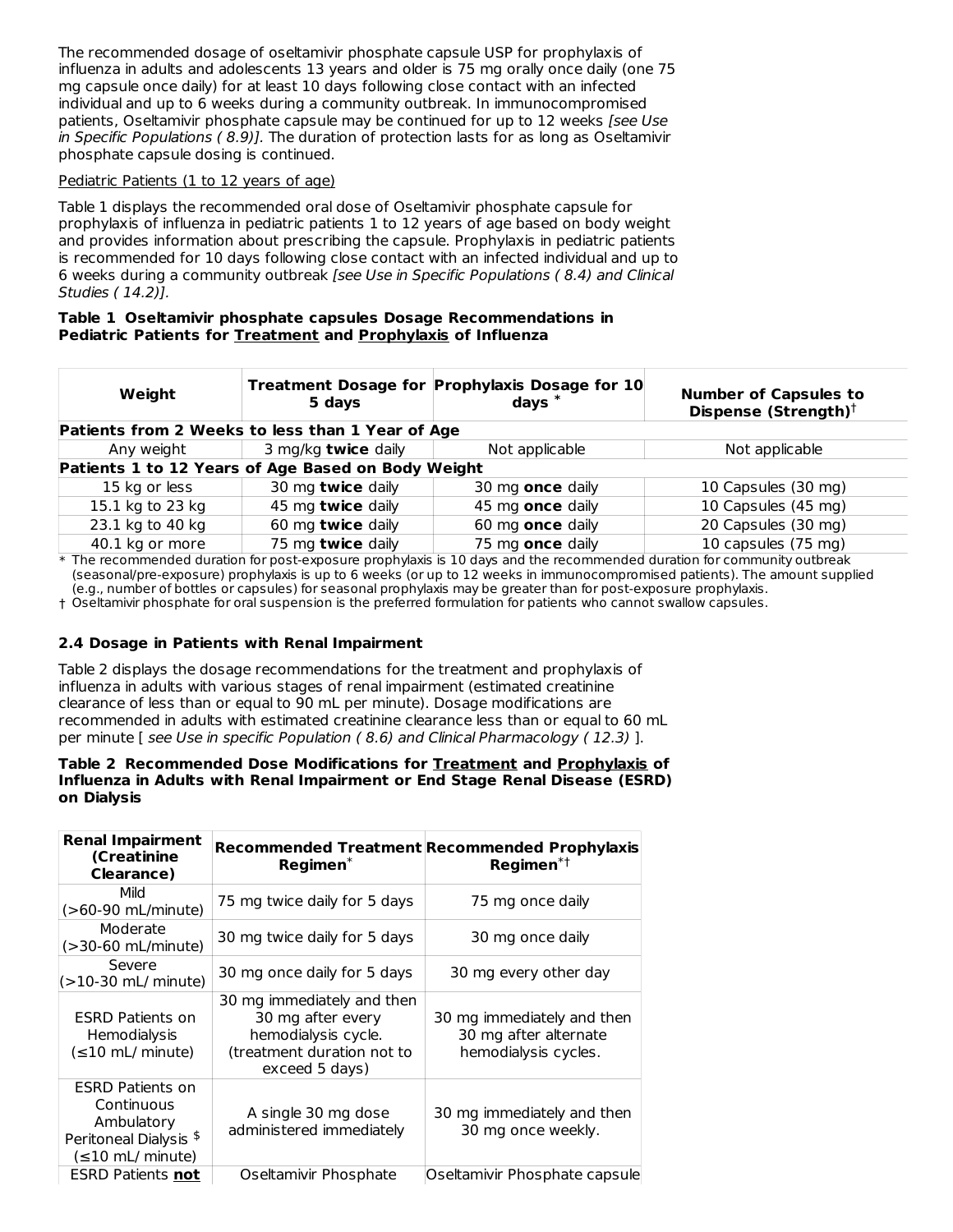Capsules can be used for 30 mg dosing. \*

 $^\dagger$  The recommended duration for post-exposure prophylaxis is at least 10 days and the recommended duration for community outbreak (seasonal/pre-exposure) prophylaxis is up to 6 weeks (or up to 12 weeks in immunocompromised patients).

 $$$  Data derived from studies in continuous ambulatory peritoneal dialysis (CAPD) patients.

#### **2.6 Emergency Preparation of Oral Suspension from 75 mg Oseltamivir Phospate Capsules**

The following directions are provided for use only during emergency situations **and** when FDA-approved, commercially manufactured Oseltamivir Phosphate for oral suspension is not available from wholesalers or the manufacturer.

The following emergency preparation instructions will provide one patient with enough Oseltamivir Phosphate for a 5-day course of treatment of influenza or a 10-day course of prophylaxis of influenza:

Step  $#1$ : Determine the dosage of Oseltamivir Phosphate capsule USP for the patient [see Dosage and Administration ( 2.2, 2.3, and 2.4)] then determine the total volume of oral suspension needed to be prepared (see Table 3).

#### **Table 3 Emergency Preparation: Volume of Prepared Oral Suspension (6 mg per mL) Based upon Oseltamivir Phosphate Dose**

| Oseltamivir Phosphate Dose* | <b>Total Volume to Prepare per Patient</b> |
|-----------------------------|--------------------------------------------|
| 15 mg or less               | 37.5 mL                                    |
| 30 mg                       | 75 mL                                      |
| 45 mg                       | $100$ mL                                   |
| 60 mg                       | $125$ mL                                   |
| 75 mg                       | 150 mL                                     |

\* If the oseltamivir phosphate dose is between the doses listed, use the greater listed dose to determine the total volume of prepared oral suspension.

Step #2: Preparation must be performed with only one of the following vehicles (other vehicles have been studied): Cherry Syrup (Humco  $^{\circledR}$ ), Ora-Sweet  $^{\circledR}$  SF (sugar-free) (Paddock Laboratories), or simple syrup. Determine the number of capsules and the amount of water and vehicle needed to prepare the total volume (see Table 3) of prepared oral suspension (6 mg per ml) for a complete treatment or prophylaxis course (See Table 4).

### **Table 4 Emergency Preparation: Number of Oseltamivir Phosphate 75mg Capsules and Amount of Water and Vehicle Needed to prepare the Total Volume of a Prepared Oral Suspension (6 mg per mL)**

| <b>Total Volume of</b><br><b>Prepared Oral</b><br><b>Suspension</b>                                                                                 | 37.5<br>mL |               | 75 mL 100 mL 125 mL 150 mL |                 |                 |
|-----------------------------------------------------------------------------------------------------------------------------------------------------|------------|---------------|----------------------------|-----------------|-----------------|
| Number of Oseltamivir<br>Phosphate 75 mg<br><b>Capsules (Total</b><br>Strength)                                                                     | 3 (225 mg) | 6 (450<br>ma) | 8 (600<br>mg)              | 10 (750)<br>mg) | 12 (900<br>mg)  |
| <b>Amount of Water</b>                                                                                                                              | $2.5$ mL   | 5 mL          | 7 mL                       | 8 mL            | $10 \text{ mL}$ |
| Volume of Vehicle<br>Cherry Syrup (Humco $\mathcal{B}$ )<br><b>OR</b> Ora-Sweet <sup>®</sup> SF<br>(Paddock Laboratories)<br><b>OR</b> simple syrup | 34.5 mL    | 69 mL         | 91 mL                      | $115$ mL        | 137 mL          |

 $\ast$  Includes overage to ensure all doses can be delivered

Step #3: Follow the instruction below for preparing the 75mg Oseltamivir Phosphate Capsules to produce oral suspension (6mg/ mL):

a) Place the specified amount of water into a polyethyleneterephthalate (PET) or glass bottle (see Table 4).

Constitution in other bottle types is not recommended because there is no stability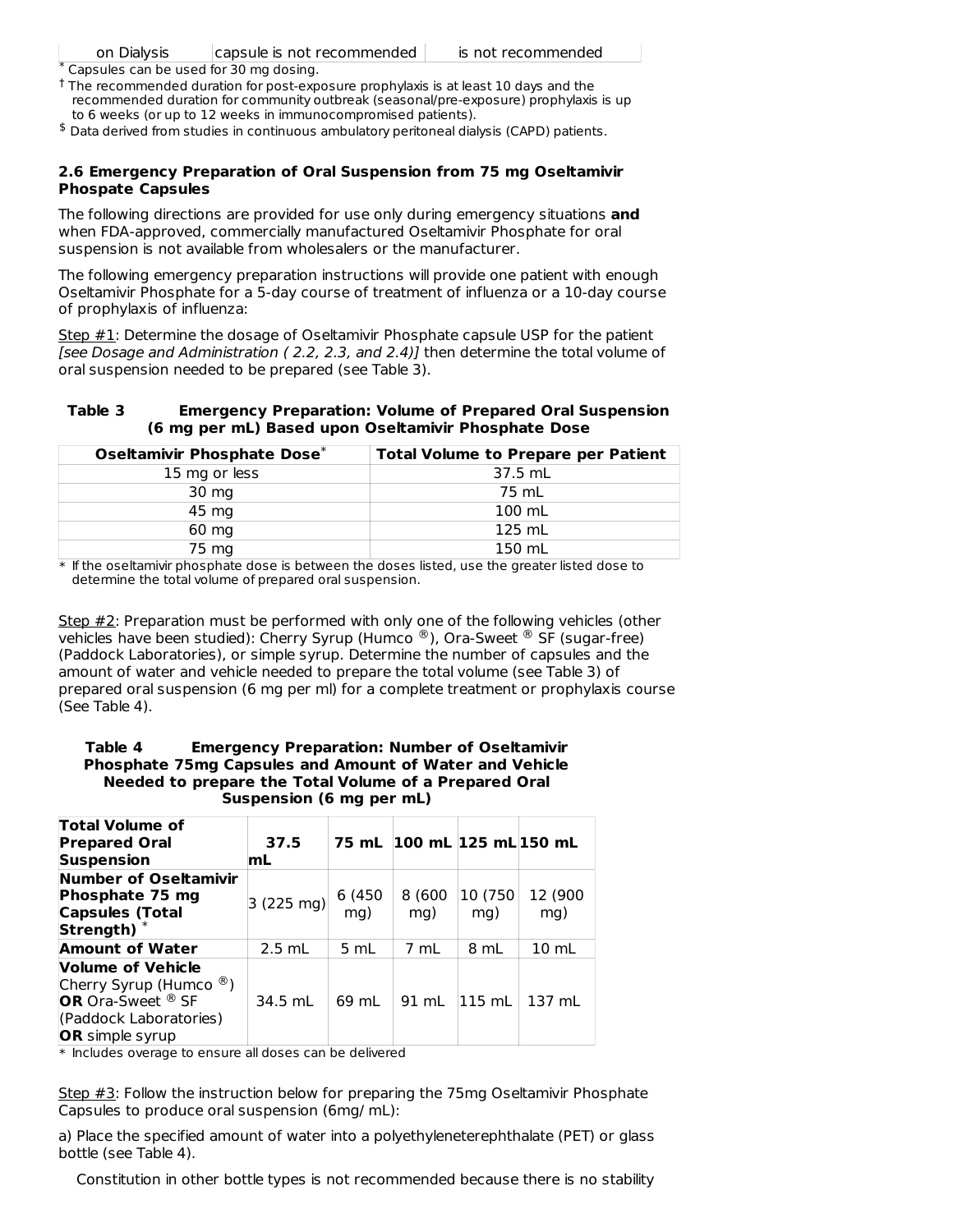data with other bottle types.

b) Carefully separate the capsule body and cap and pour the contents of the required number of Oseltamivir Phosphate 75 mg Capsules into the PET or glass bottle.

c) Gently swirl the suspension to ensure adequate wetting of the Oseltamivir phosphate capsules powder for at least 2 minutes.

d) Slowly add the specified amount of vehicle to the bottle.

e) Close the bottle using a child-resistant cap and shake well for 30 seconds to completely dissolve the active drug and to ensure homogeneous distribution of the dissolved drug in the resulting suspension, The active drug, Oseltamivir Phosphate, readily dissolves in the specified vehicles. The suspension is caused by inert ingredients of Oseltamivir Phosphate Capsules which are insoluble in these vehicles.

f) Put an ancillary label on the bottle indicating "Shake Well Before Use."

g) Instruct the parent or caregiver that any unused suspension remaining in the bottle following completion of therapy must be discarded by either affixing an ancillary label to the bottle or adding a statement to the pharmacy label instructions.

h) Place a pharmacy label on the bottle that include the patient's name, dosing instructions, drug name and any other required information to be in compliance with all State and Federal Pharmacy Regulations. Place an appropriate expiration date on the label according to storage condition below.

i) Include the recommended dosage on the pharmacy label as per Tables 1 and 2 [See Dosage and Administration ( 2.2, 2.3, and 2.4)]

j) Store the prepared oral suspension in glass or PET bottle either:

- In a refrigerator:  $[2^{\circ}$  to  $8^{\circ}C(36^{\circ}$  to  $46^{\circ}F)]$ : Stable for 5 weeks when stored in a refrigerator.
- At room Temperature [25°C (77°F)]: Stable for 5 days when stored at room temperature.

## **3 DOSAGE FORMS AND STRENGTHS**

Oseltamivir phosphate capsules:

- 30-mg capsules (30 mg free base equivalent of the phosphate salt): White to off white powder filled in size "4" hard gelatin capsule with light yellow opaque cap/body printed 30 on cap and OP on body in black.
- 45-mg capsules (45 mg free base equivalent of the phosphate salt): White to off white powder filled in size "3" hard gelatin capsule with grey opaque cap/body printed 45 on cap and OP on body in black.
- 75-mg capsules (75 mg free base equivalent of the phosphate salt): White to off white powder filled in size "2" hard gelatin capsule with cream cap and brown body printed OP on cap and 75 on body in black.

## **4 CONTRAINDICATIONS**

Oseltamivir phosphate capsule is contraindicated in patients with known serious hypersensitivity to oseltamivir or any component of the product. Severe allergic reactions have included anaphylaxis and serious skin reactions including toxic epidermal necrolysis, Stevens - Johnson syndrome, and erythema multiforme [see Warnings and Precautions ( 5.1)] .

## **5 WARNINGS AND PRECAUTIONS**

## **5.1 Serious Skin/Hypersensitivity Reactions**

Cases of anaphylaxis and serious skin reactions including toxic epidermal necrolysis, Stevens - Johnson Syndrome, and erythema multiforme have been reported in postmarketing experience with Oseltamivir phosphate. Stop Oseltamivir phosphate and instituted appropriate treatment if an allergic-like reaction occurs or is suspected. The use of Oseltamivir phosphate is contraindicated in patients with known serious hypersensitivity to Oseltamivir phosphate [see contraindications (4) and Adverse Reactions ( 6.2)]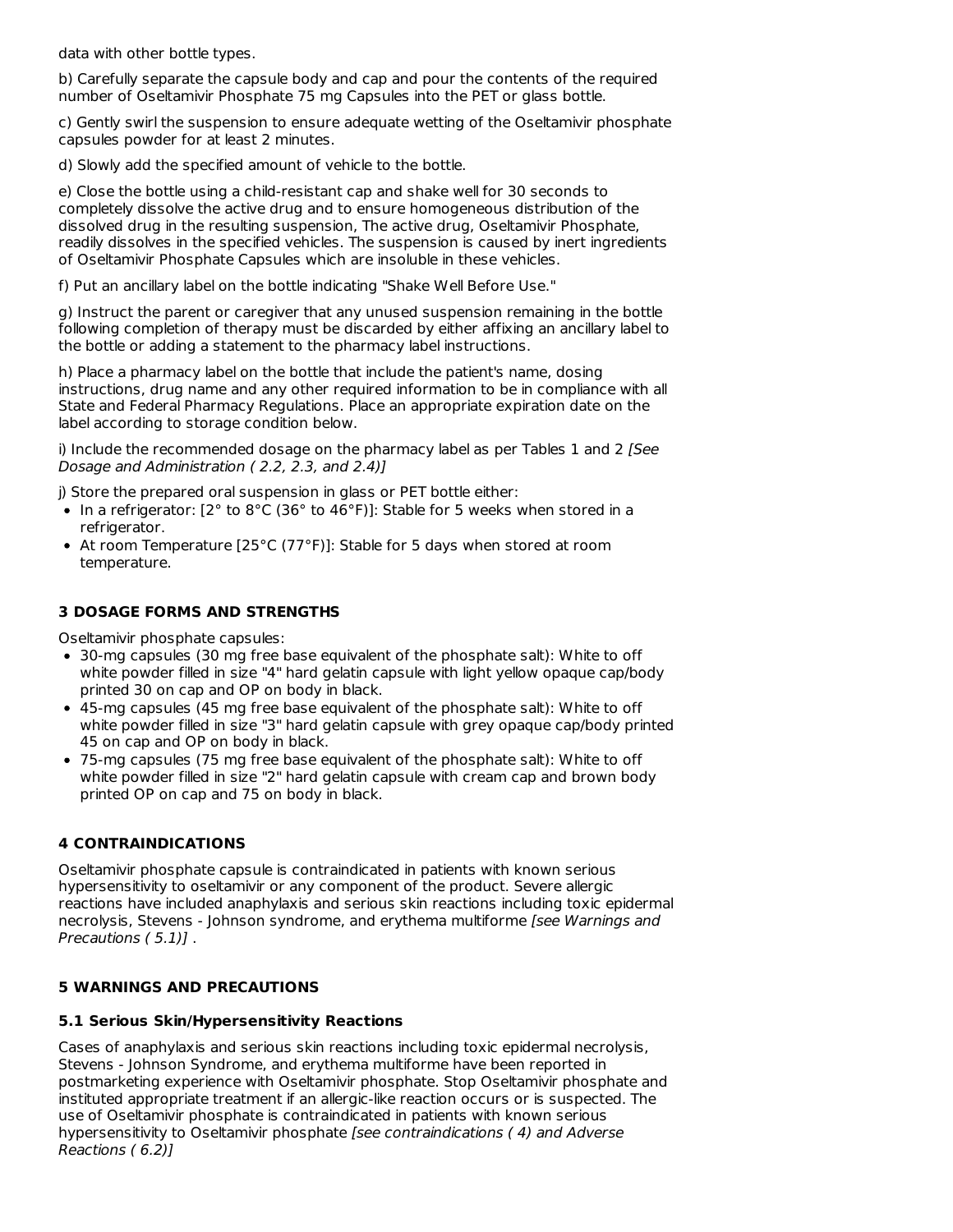## **5.2 Neuropsychiatric Events**

There have been postmarketing reports of delirium and abnormal behavior leading to injury, and in some cases resulting in fatal outcomes, in patients with influenza who were receiving Oseltamivir phosphate [see Adverse Reactions ( 6.2)]. Because these events were reported voluntarily during clinical practice, estimates of frequency cannot be made but they appear to be uncommon based on Oseltamivir phosphate usage data. These events were reported primarily among pediatric patients and often had an abrupt onset and rapid resolution. The contribution of Oseltamivir phosphate to these events has not been established. Influenza can be associated with a variety of neurologic and behavioural symptoms that can include events such as hallucinations, delirium, and abnormal behavior, in some cases resulting in fatal outcomes. These events may occur in the setting of encephalitis or encephalopathy but can occur without obvious severe disease. Closely monitor Oseltamivir phosphate-treated patients with influenza for sign of abnormal behavior. If neuropsychiatric symptoms occur, evaluate the risk and benefits of continuing Oseltamivir phosphate for each patient.

## **5.3 Risk of Bacterial Infections**

There is no evidence for efficacy of Oseltamivir phosphate in any illness caused by pathogens other than influenza viruses. Serious bacterial infections may begin with influenza-like symptoms or may coexist with or occur as complications during the course of influenza. Oseltamivir phosphate has not been shown to prevent such complications. Prescribers should be alert to the potential for secondary bacterial infections and treat them as appropriate.

## **6 ADVERSE REACTIONS**

The following serious adverse reactions are discussed below and elsewhere in the labeling:

- Serious skin and hypersensitivity reactions [see Warnings and Precautions (5.1)]
- Neuropsychiatric events [see Warnings and Precautions ( 5.2)]

### **6.1 Clinical Trials Experience**

Because clinical trials are conducted under widely varying conditions, adverse reaction rates observed in the clinical trials of a drug cannot be directly compared to rates in the clinical trials of another drug and may not reflect the rates observed in practice.

Adverse Reactions from Treatment and Prophylaxis Trials in Adult and Adolescent Subjects (13 years of age and older)

The overall safety profile of Oseltamivir phosphate is based on data from 2,646 adult and adolescent subjects that received the recommended dosage of 75 mg orally twice daily for 5 days for treatment of influenza and 1,943 adult and adolescent subjects that received the recommended dosage of 75 mg orally once daily for up to 6 weeks for prophylaxis of influenza in clinical trials.

The most common adverse reactions in the pooled treatment and pooled prophylaxis trials in adults and adolescents are displayed in Table 5. The majority of these adverse reactions were reported on a single occasion, occurred on either the first or second treatment day and resolved spontaneously within 1-2 days. This summary includes otherwise healthy adults/adolescents and subjects "at risk" (subjects at higher risk of developing complications associated with influenza, e.g., elderly patients and patients with chronic cardiac or respiratory disease). In general, the safety profile in the subjects "at risk" was qualitatively similar to that in otherwise healthy adults/adolescents.

#### **Table 5 Adverse Reactions Occurring in ≥1% of Adults and Adolescents (13 years of age and older) in Treatment and Prophylaxis Trials \***

|                                                      | <b>Treatment Trials</b>                                               |                              | <b>Prophylaxis Trials</b>                                                   |                              |  |
|------------------------------------------------------|-----------------------------------------------------------------------|------------------------------|-----------------------------------------------------------------------------|------------------------------|--|
| <b>System Organ Class</b><br><b>Adverse Reaction</b> | <b>Oseltamivir</b><br>Phosphate<br>75 mg twice<br>daily<br>$(n=2646)$ | <b>Placebo</b><br>$(n=1977)$ | <b>Oseltamivir</b><br><b>Phosphate</b><br>75 mg once<br>daily<br>$(n=1943)$ | <b>Placebo</b><br>$(n=1586)$ |  |
| Gastrointestinal<br><i>Disorders</i>                 | 10%                                                                   | 6%                           | 8%                                                                          | 4%                           |  |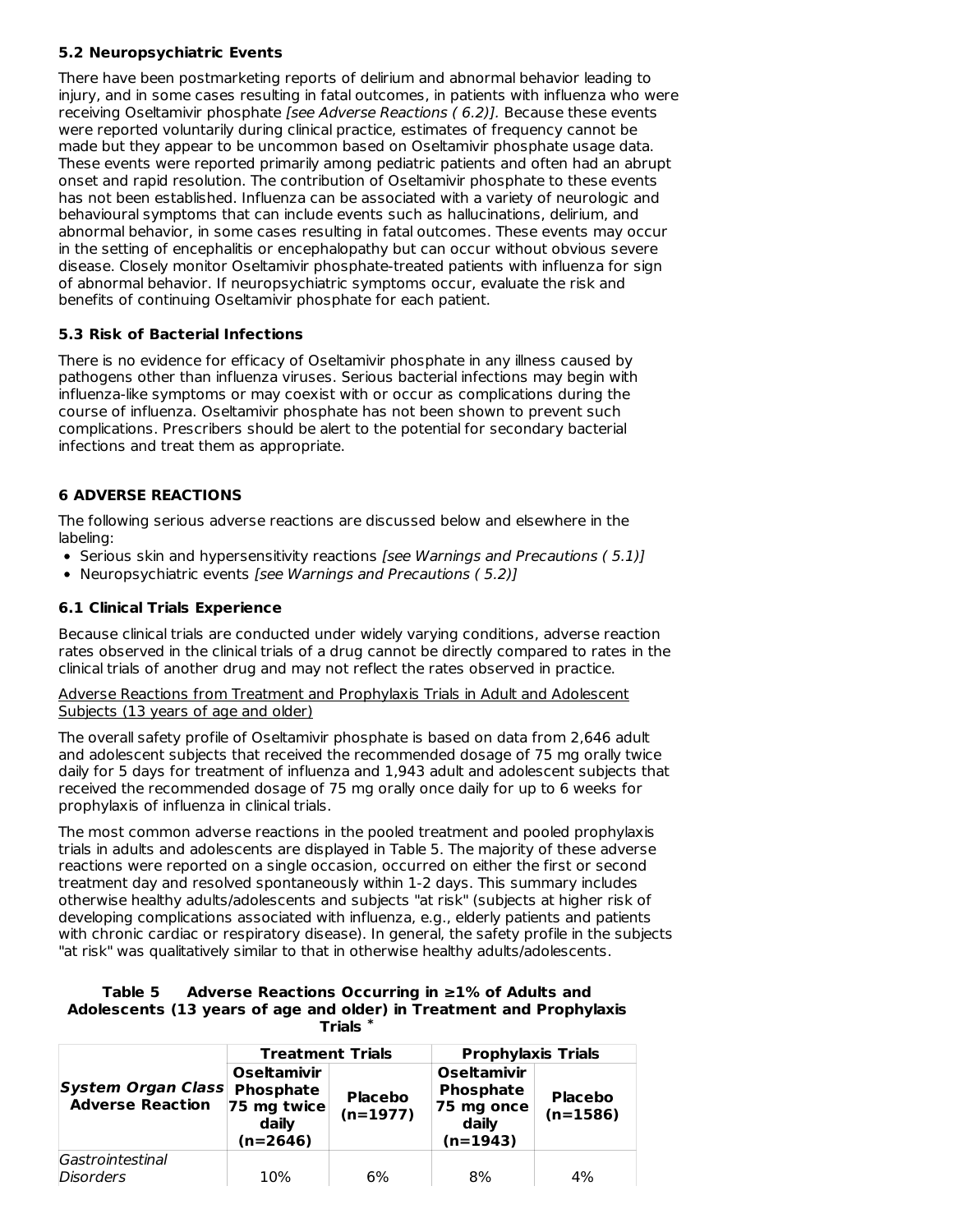| Nausea<br>Vomiting                      | 8%      | 3%       | 2%  | 1%  |
|-----------------------------------------|---------|----------|-----|-----|
| Nervous System<br>Disorders<br>Headache | 2%      | 1%       | 17% | 16% |
| General Disorders<br>Pain               | $< 1\%$ | ${<}1\%$ | 4%  | 3%  |

\* Adverse reactions that occurred in ≥1% of Oseltamivir phosphate- treated adults and adolescents and ≥1% greater in Oseltamivir Phosphate-treated subjects compared to placebo-treated subjects in either the treatment or prophylaxis trials.

#### Adverse Reactions from Treatment and Prophylaxis Trials in Pediatric Subjects (1 to 12 years of age)

A total of 1,481 pediatric subjects (including otherwise healthy pediatric subjects aged 1year to 12 years asthmatic pediatric subjects aged 6 to 12 years) participated in clinical trials of Oseltamivir phosphate for the treatment of influenza. A total of 859 pediatric subjects received treatment with Oseltamivir Phosphate for oral suspension either at a 2 mg per kg twice daily for 5 days or weight-band dosing. Vomiting was the only adverse reaction reported at a frequency of  $\geq 1\%$  in subjects receiving Oseltamivir phosphate (16%) compared to placebo (8%).

Amongst the 148 pediatric subjects aged 1 year to 12 years who received Oseltamivir phosphate at doses of 30 to 60 mg once daily for 10 days in a post-exposure prophylaxis study in household contacts (n=99), and in a separate 6-week seasonal influenza prophylaxis safety study  $(n=49)$ , vomiting was the most frequent adverse reaction (8% on Oseltamivir phosphate verses 2% in the no prophylaxis group).

### Adverse Reactions from Treatment Trials in Pediatric Subjects (2 weeks to less than 1 year of age)

Assessment of adverse reactions in pediatric subjects 2 weeks to less than 1 year of age was based on two open-label studies than included safety data on 135 influenzainfected subjects 2 weeks to less than 1 year of age (including premature infants at least 36 weeks post conceptional age) exposed to Oseltamivir phosphate at doses ranging from 2 to 3.5 mg per kg of the formulation for oral suspension twice daily orally for 5 days. The safety profile of Oseltamivir phosphate was similar across the age range studied, with vomiting (9%), diarrhea (7%) and diaper rash (7%) being the most frequently reported adverse reactions, and was generally comparable to that observed in older pediatric and adult subjects.

### Adverse Reactions from the Prophylaxis Trial in Immunocompromised Subjects

In a 12-week seasonal prophylaxis study in 475 immunocompromised subjects, including 18 pediatric subjects 1 year to 12 years of age, the safety profile in the 238 subjects receiving Oseltamivir phosphate 75 mg once daily was consistent with that previously observed in other Oseltamivir phosphate prophylaxis clinical trials [see Clinical studies ( 14.2)]

## **6.2 Postmarketing Experience**

The following adverse reactions have been identified during post approval use of Oseltamivir phosphate. Because these reactions are reported voluntarily from a population of uncertain size, it is not possible to reliably estimate their frequency or establish a causal relationship to Oseltamivir phosphate exposure.

General disorders and administration site conditions: Swelling of the face or tongue, allergy, anaphylactic/anaphylactoid reactions, hypothermia

Skin and subcutaneous tissue disorders: Rash, dermatitis, urticaria, eczema, toxic epidermal necrolysis, Stevens - Johnson Syndrome, erythema multiforme [see Warnings and Precautions (5.1)]

Gastrointestinal Disorder: Gastrointestinal bleeding, hemorrhagic colitis

Cardiac Disorders: Arrhythmia

Hepatobiliary Disorders: Hepatitis, Abnormal liver function tests

Nervous System Disorders: Seizure

Metabolism and Nutrition Disorders: Aggravation of diabetes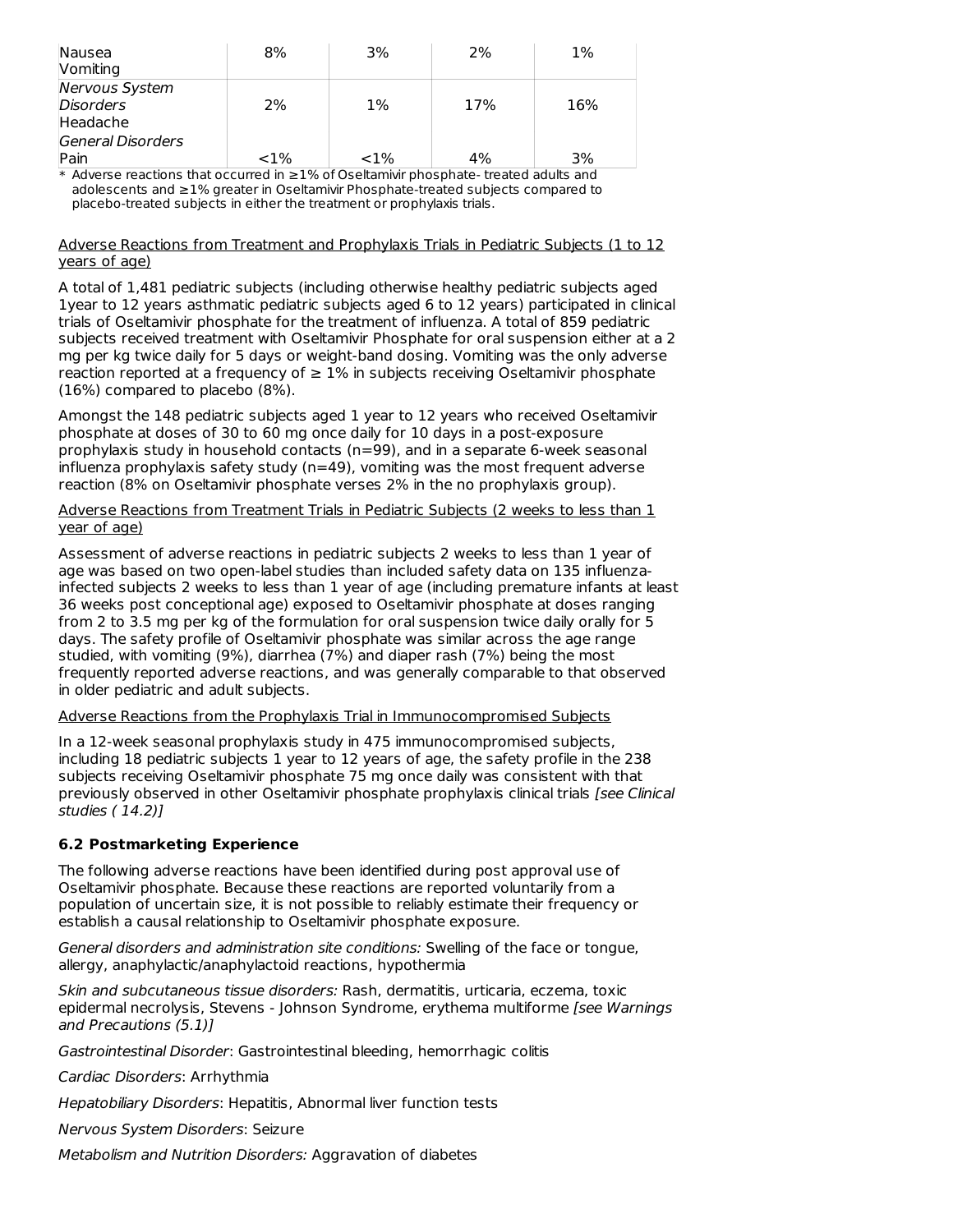Psychiatric Disorders: Abnormal behavior, delirium, including symptoms such as hallucinations, agitation, anxiety, altered level of consciousness, confusion, nightmares, delusions [see Warnings and Precautions (5.2)]

## **7 DRUG INTERACTIONS**

### **7.1 Influenza Vaccines**

### Live Attenuated Influenza vaccine

The concurrent use of Oseltamivir phosphate with live attenuated influenza vaccine (LAIV) intranasal has not been evaluated. However, because of the potential for Oseltamivir phosphate to inhibit replication of live vaccine virus and possibly reduce the efficacy of LAIV, avoid administration of LAIV within 2 weeks before or 48 hours after Oseltamivir phosphate administration, unless medically indicated.

### Inactivated Influenza Vaccine

Inactivated influenza vaccine can be administered at any time relative to use of Oseltamivir phosphate.

### **7.2 Drugs Without Clinically Significant Drug Interaction with Oseltamivir Phosphate**

No dose adjustments are needed for either oseltamivir or the concomitant drug when coadministering oseltamivir with amoxicillin, acetaminophen, aspirin, cimetidine, antacids (magnesium and aluminum hydroxides and calcium carbonates), rimantadine, amantadine, or warfarin [see Clinical Pharmacology ( 12.3)] .

## **8 USE IN SPECIFIC POPULATIONS**

## **8.1 Pregnancy**

## Risk Summary

There are no adequate and well-controlled studies with Oseltamivir phosphate in pregnant women to inform a drug-associated risk of adverse development outcomes. Available published epidemiological data suggest that Oseltamivir phosphate, taken in any trimester, is not associated with an increased risk of birth defects. However, these studies individually are limited by small sample sizes, use of different comparison groups, and some lacked information on dose, which preclude a definitive assessment of the risk [see Data and Clinical Pharmacology (12.3)]. In animal reproduction studies with oseltamivir, no adverse developmental effects were observed at clinical relevant exposures ( see Data).

The background risk of major birth defects and miscarriage for the indicated population is unknown. All pregnancies have a background risk of birth defects, loss, or other adverse outcomes. In the U.S. general population, the estimated background risk of major birth defects and miscarriage is 2-4% and 15-20%, respectively.

### Clinical Considerations

## Disease-Associated Maternal and/or Embryo/Fetal Risk

Pregnant women are at higher risk of severe complications from influenza, which may lead to adverse pregnancy and/or fetal outcomes including maternal death, still births, birth defects, preterm delivery, low birth weight and small for gestational age.

### Data

## Human Data

Published prospective and retrospective observational studies of 5,000 women exposed to Oseltamivir Phosphate during pregnancy including more than 1,000 women exposed in the first trimester, suggest that the observed rate of congenital malformations was not increased above the rate in the general comparison population, regardless of when therapy was administered during the gestational period. However, individually, none of these studies had adequate sample sizes and some lacked information on dose, which preclude a definitive assessment of the risk.

Animal Data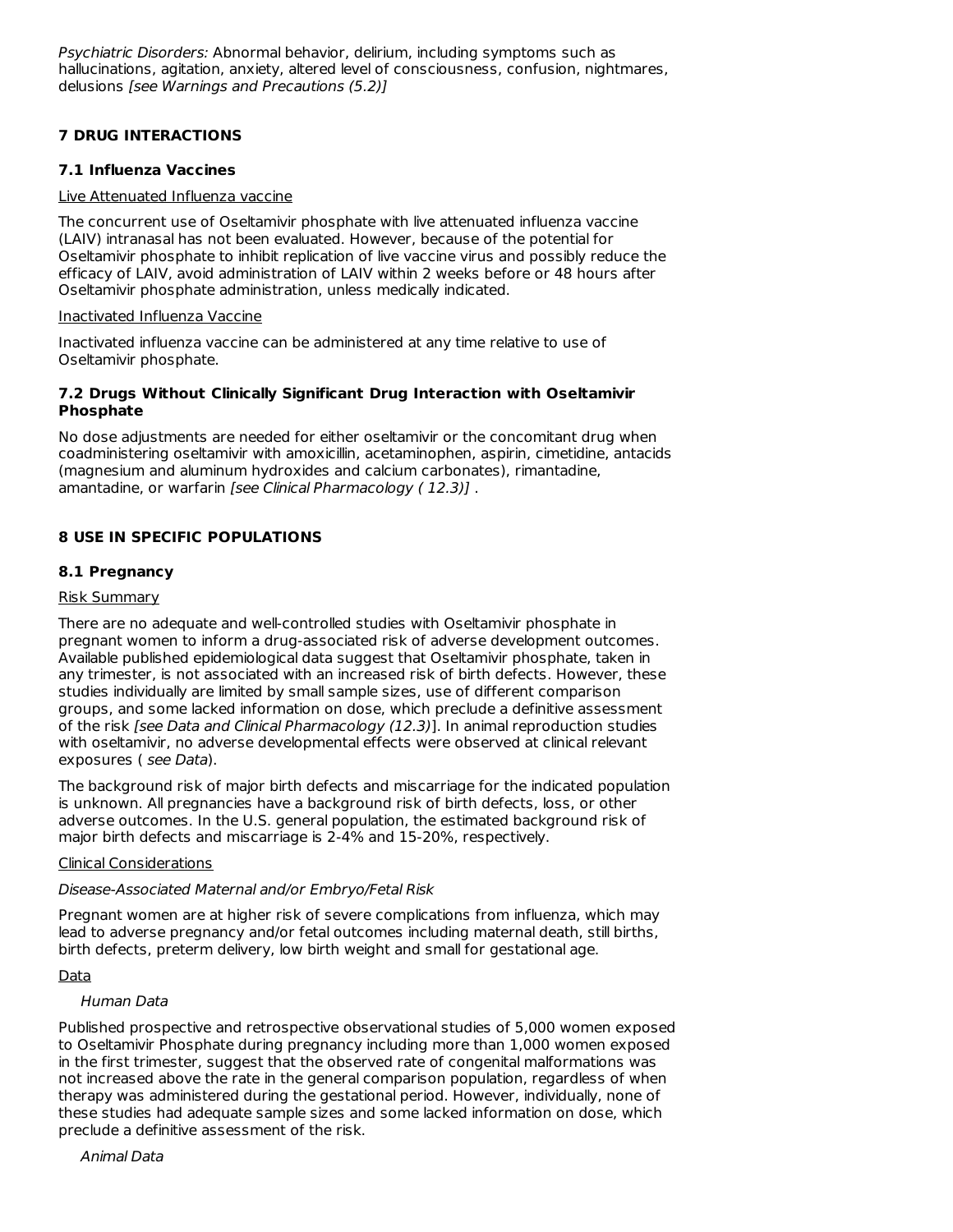Oseltamivir was administered orally during organogenesis to pregnant rats (at 50, 250, or 1500 mg/kg/day on gestation days 6 to 17) and rabbits (at 50, 150, or 500 mg/kg/day on gestation days 6 to 18). In rats, embryo-fetal effects consisting of an increased incidence of minor skeletal malformations were observed at a maternally toxic dose (1500 mg/kg/day), resulting in systemic drug exposures (based on AUC for oseltamivir carboxylate) 190 times human exposures at the maximum recommended human dose (MRHD) of Oseltamivir Phosphate (75 mg twice a day). In the rabbit study, embryo-fetal effects consisting of an increased incidence of minor skeletal abnormalities and variants were observed at maternally toxic doses (≥150 mg/kg/day) resulting in systemic exposures (based on AUC for oseltamivir carboxylate) ≥8 times human exposures at the MRHD of Oseltamivir Phosphate.

In prenatal and postnatal development studies in rats, oseltamivir was administered orally (at 50, 250, 500, or 1500 mg/kg/day) from organogenesis through late gestation, delivery, and lactation (gestation day 6 to postpartum/lactation day 20). Prolonged parturition duration and reduced offspring viability were observed at a maternally toxic dose (1500 mg/kg/day). No adverse maternal or offspring effects were observed at doses ≤500 mg/kg/day, resulting in systemic drug exposures (based on AUC for oseltamivir carboxylate) 44 times human exposures at the MRHD of Oseltamivir Phosphate.

## **8.2 Lactation**

### Risk Summary

Based on limited published data, oseltamivir and oseltamivir carboxylate have been shown to be present in human milk at low levels considered unlikely to lead to toxicity in the breastfed infant. Postmarketing experience has not reported any information to suggest serious adverse effects of oseltamivir exposure via breast milk in infants. It is not known if oseltamivir affects human milk production. The development and health benefits of breastfeeding should be considered along with the mother's clinical need for Oseltamivir Phosphate and any potential adverse effects on the breastfed child from the drug or from the underlying maternal condition.

### **8.4 Pediatric Use**

### Treatment of Influenza

The safety and efficacy of Oseltamivir phosphate for the treatment of influenza in pediatric patients 2 weeks old to 17 years of age has been established [see Dosage and Administration (2.2), Clinical Pharmacology (12.3), and Clinical Studies (14.1)] and is based on:

- 13 to 17 years of age: Safety and efficacy in adolescent patients 13 to 17 years of age was supported by adequate and well-controlled trials in adults and adolescents and younger pediatric patients and safety data in adolescents treated with Oseltamivir phosphate in a study of treatment and prophylaxis.
- 1 year to 12 years of age: Safety and efficacy in pediatric patients 1 year to 12 years of age was supported by results of one double-blind, placebo-controlled trial in 452 pediatric patients with influenza in whom Oseltamivir phosphate 2 mg per kg twice daily or placebo was administered within 48 hours of symptom onset *[see Clinica]* Studies ( 14.1)]. Additional safety information was provided in a double-blind, placebocontrolled trial in pediatric patients 6 to 12 years of age with known asthma. Efficacy could not be established in pediatric patients with asthma.
- 2 weeks to less than 1 year of age: Safety and efficacy in pediatric patients 2 weeks to less than 1 year of age is supported by adequate and well-controlled trials in adults and older pediatric patients and two open-label trials of Oseltamivir phosphate (2 to 3.5 mg per kg twice daily for 5 days) in 136 pediatric subjects 2 weeks to less than 1 year of age. In these two trials, the oseltamivir plasma concentrations in these subjects were similar to or higher than the oseltamivir plasma concentrations observed in older pediatric subjects and adults [see Clinical Pharmacology (12.3) and Clinical Studies ( 14.1)].

The safety and efficacy of Oseltamivir phosphate for treatment of influenza in pediatric patients less than 2 weeks of age have not been established.

#### Prophylaxis of Influenza

The safety and efficacy of Oseltamivir phosphate for the prophylaxis of influenza in pediatric patients 1 year to 17 years old has been established [see Dosage and Administration (2.3), Clinical Pharmacology (12.3), and Clinical Studies (14.2)] and is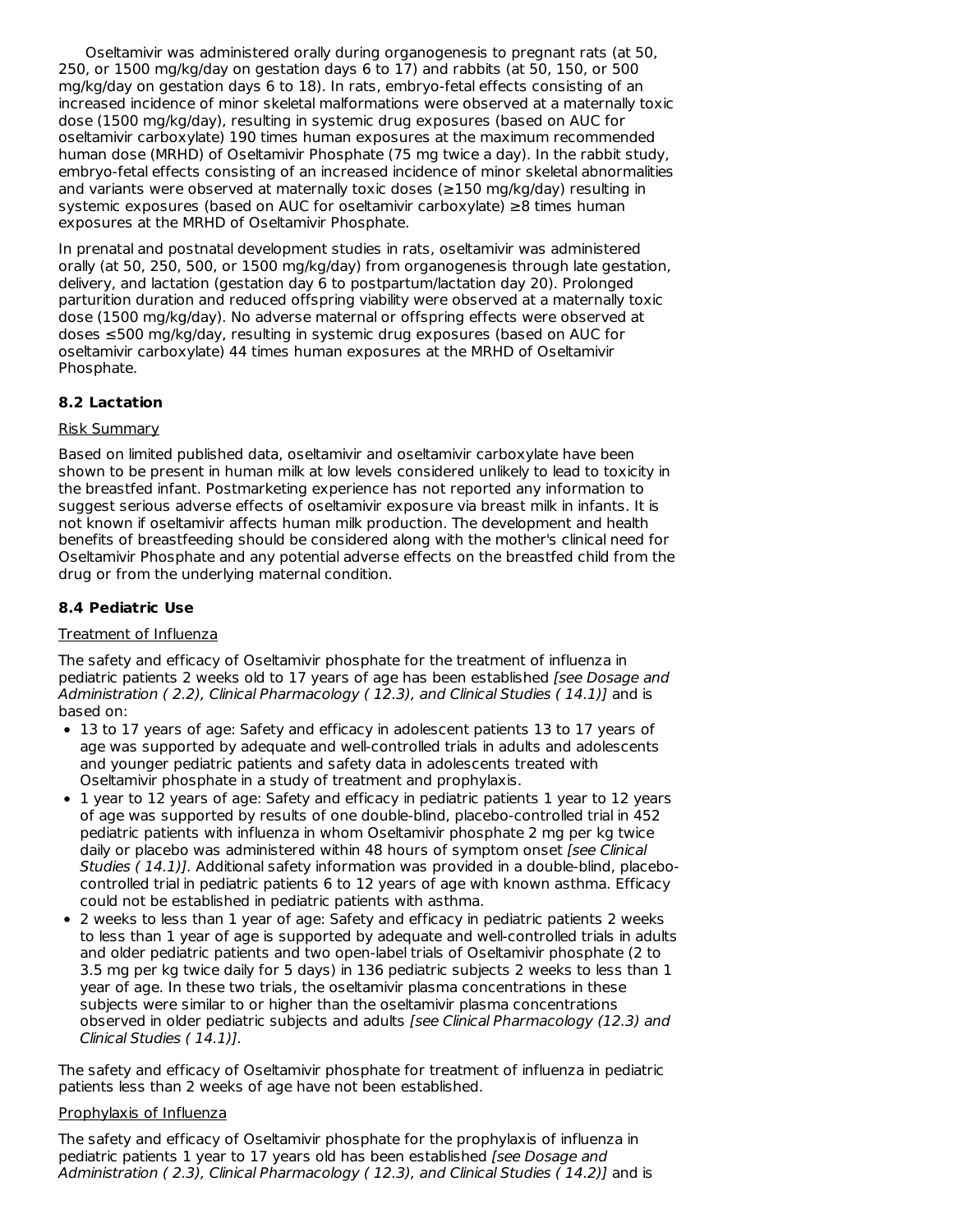based on:

- 13 to 17 years of age: Prophylaxis in adolescent patients 13 to 17 years of age is supported by one randomized, placebo-controlled post-exposure household prophylaxis trial of Oseltamivir phosphate 75 mg taken orally once daily for 7 days in household contacts including 207 adolescents [see Clinical Studies (14.2)].
- 1 year to 12 years of age: Oseltamivir phosphate for prophylaxis in pediatric patients 1 year to 12 years of age is supported by one randomized, open-label, postexposure household prophylaxis trial including pediatric subjects 1 year to 12 years of age who received 30 to 60 mg of Oseltamivir Phosphate for oral suspension (supplied as powder) taken orally once daily for 10 days [see Clinical Studies (14.2)]. Additional safety information was provided in a 6-week seasonal prophylaxis (community outbreak) safety study in 49 patients 1 year to 12 years of age.

The safety and efficacy of Oseltamivir phosphate for prophylaxis of influenza have not been established for pediatric patients less than 1 year of age.

# **8.5 Geriatric Use**

## Treatment of Influenza

Of the 4,765 adults in clinical trials of Oseltamivir phosphate for the treatment of influenza, 948 (20%) were 65 years and older, while 329 (7%) were 75 years and older. In three double-blind, placebo-controlled trials in the treatment of influenza in patients at least 65 years old, that enrolled 741 subjects (374 received placebo and 362 received Oseltamivir phosphate), no overall differences in safety or effectiveness were observed between these subjects and younger subjects, and other reported clinical experience has not identified differences in responses between the elderly and younger subjects [see Clinical Studies ( 14.1)] .

## Prophylaxis of Influenza

Of the 4,603 adults in clinical trials of Oseltamivir phosphate for the prophylaxis of influenza, 1,046 (23%) were 65 years and older, while 719 (16%) were 75 years and older. In a randomized, placebo-controlled trial in elderly residents of nursing homes who took Oseltamivir phosphate for up to 42 days for the prophylaxis of influenza (Oseltamivir phosphate n=276, placebo n=272), no overall differences in safety or effectiveness were observed between these subjects and younger subjects, and other reported clinical experience has not identified differences in responses between the elderly and younger subjects [see Clinical Studies (14.2)].

## **8.6 Renal Impairment**

Patients with renal impairment had higher blood levels of oseltamivir carboxylate compared to patients with normal renal function which may increase the risk of Oseltamivir phosphate -associated adverse reactions. Therefore, dosage adjustment is recommended for patients with a serum creatinine clearance between 10 and 60 mL/minute and for patients with end - stage renal disease (ESRD) undergoing routine hemodialysis or continuous peritoneal dialysis treatment [see Dosage and Administration ( 2.4)]. Oseltamivir phosphate is not recommended for patients with ESRD not undergoing dialysis [see Indications and Usage (1.3) and Clinical Pharmacology (12.3)].

## **8.7 Hepatic Impairment**

No dosage adjustment is required in patients with mild to moderate hepatic impairment. The safety and pharmacokinetics in patients with severe hepatic impairment have not been evaluated [see Clinical Pharmacology (12.3)].

## **8.8 Use in Patients with Chronic Conditions**

Efficacy of Oseltamivir phosphate in the treatment of influenza in patients with chronic cardiac disease and/or respiratory disease was evaluated in one randomized, placebo controlled clinical trial. Efficacy in this population, as measured by time to alleviation of all symptoms, was not established, but no new safety signals were identified [see Clinical Studies (14.1)].

No clinical trial data are available regarding treatment of influenza in patients with any medical condition sufficiently severe or unstable to be considered at imminent risk of requiring hospitalization.

### **8.9 Immunocompromised Patients**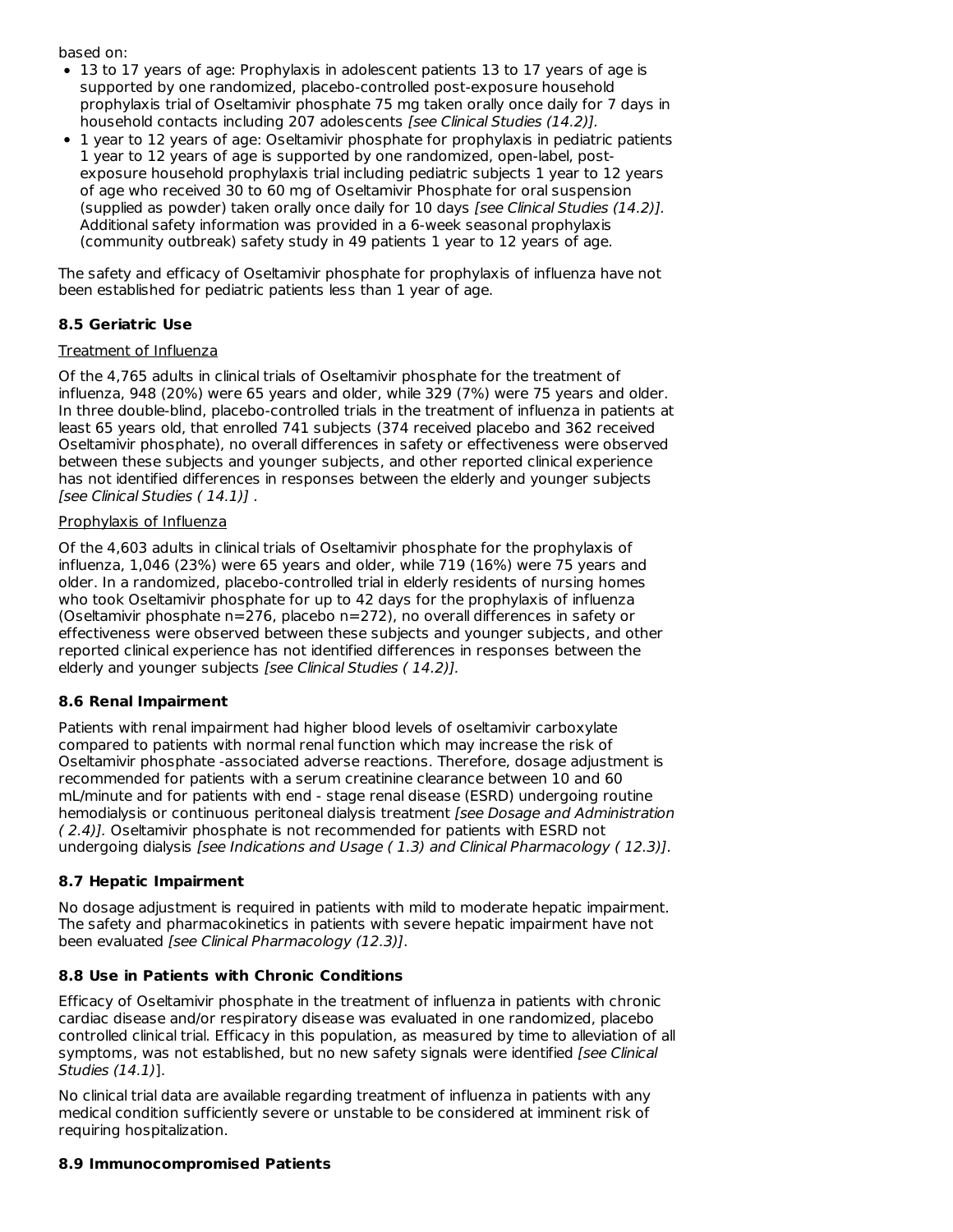Efficacy of Oseltamivir phosphate for the treatment or prophylaxis of influenza has not been established in immunocompromised patients [see Clinical Studies ( 14.2) ]. Safety of Oseltamivir phosphate has been demonstrated for up to 12 weeks for prophylaxis of influenza in immunocompromised patients [see adverse Reactions (6.1)].

## **10 OVERDOSAGE**

Reports of overdoses with Oseltamivir phosphate have been received from clinical trials and during postmarketing experience. In the majority of cases reporting overdose, no adverse events were reported. Adverse reactions reported following overdose were similar in nature to those observed with therapeutic doses of Oseltamivir Phosphate capsule USP [see Adverse Reactions ( 6)] .

#### **11 DESCRIPTION**

Oseltamivir phosphate, an influenza neuraminidase inhibitor (NAI) is available as capsules containing 30 mg, 45 mg, or 75 mg oseltamivir for oral use, in the form of oseltamivir phosphate USP.

In addition to the active ingredient, each capsule contains pregelatinized starch, talc, povidone, croscarmellose sodium, isopropyl alcohol and sodium stearyl fumarate.The 30 mg capsule shell contains gelatin, titanium dioxide, water and iron oxide yellow. The 45 mg capsule shell contains gelatin, titanium dioxide, water and iron oxide black. The 75 mg capsule shell contains gelatin, titanium dioxide, water, Iron oxide yellow, Iron oxide red and Sodium lauryl sulfate.

Imprinting ink contains shellac, black iron oxide, potassium hydroxide.

Oseltamivir phosphate is a White to off-white powder with the chemical name (3R, 4R, 5S) -4-acetylamino-5amino-3(1-ethylpropoxy)-1-cyclohexene-1-carboxylic acid, ethyl ester, phosphate (1:1). The chemical formula is C  $_{16}$ H  $_{28}$ N  $_{2}$ O  $_{4}$  (free base). The molecular weight is 312.4 for oseltamivir free base and 410.4 for oseltamivir phosphate salt. The structural formula is as follows:

### **12 CLINICAL PHARMACOLOGY**

#### **12.1 Mechanism of Action**

Oseltamivir is an antiviral drug with activity against influenza virus [see Microbiology ( 12.4)].

### **12.3 Pharmacokinetics**

#### Absorption and Bioavailability

Oseltamivir is absorbed from the gastrointestinal tract after oral administration of oseltamivir phosphate and is extensively converted predominantly by hepatic esterases to oseltamivir carboxylate. At least 75% of an oral dose reaches the systemic circulation as oseltamivir carboxylate and less than 5% of the oral dose reaches the systemic circulation as oseltamivir (see Table 6).

### **Table 6 Mean (% CV) Pharmacokinetic Parameters of Oseltamivir and Oseltamivir Carboxylate Following Multiple Dosing of 75 mg Capsules Twice Daily (n=20)**

| <b>Parameter</b>                 | <b>Oseltamivir</b> | <b>Oseltamivir</b><br>Carboxylate |
|----------------------------------|--------------------|-----------------------------------|
| IC <sub>max</sub> (ng/mL)        | 65 (26)            | 348 (18)                          |
| AUC $0-12h$<br>$(ng \cdot h/mL)$ | 112 (25)           | 2719 (20)                         |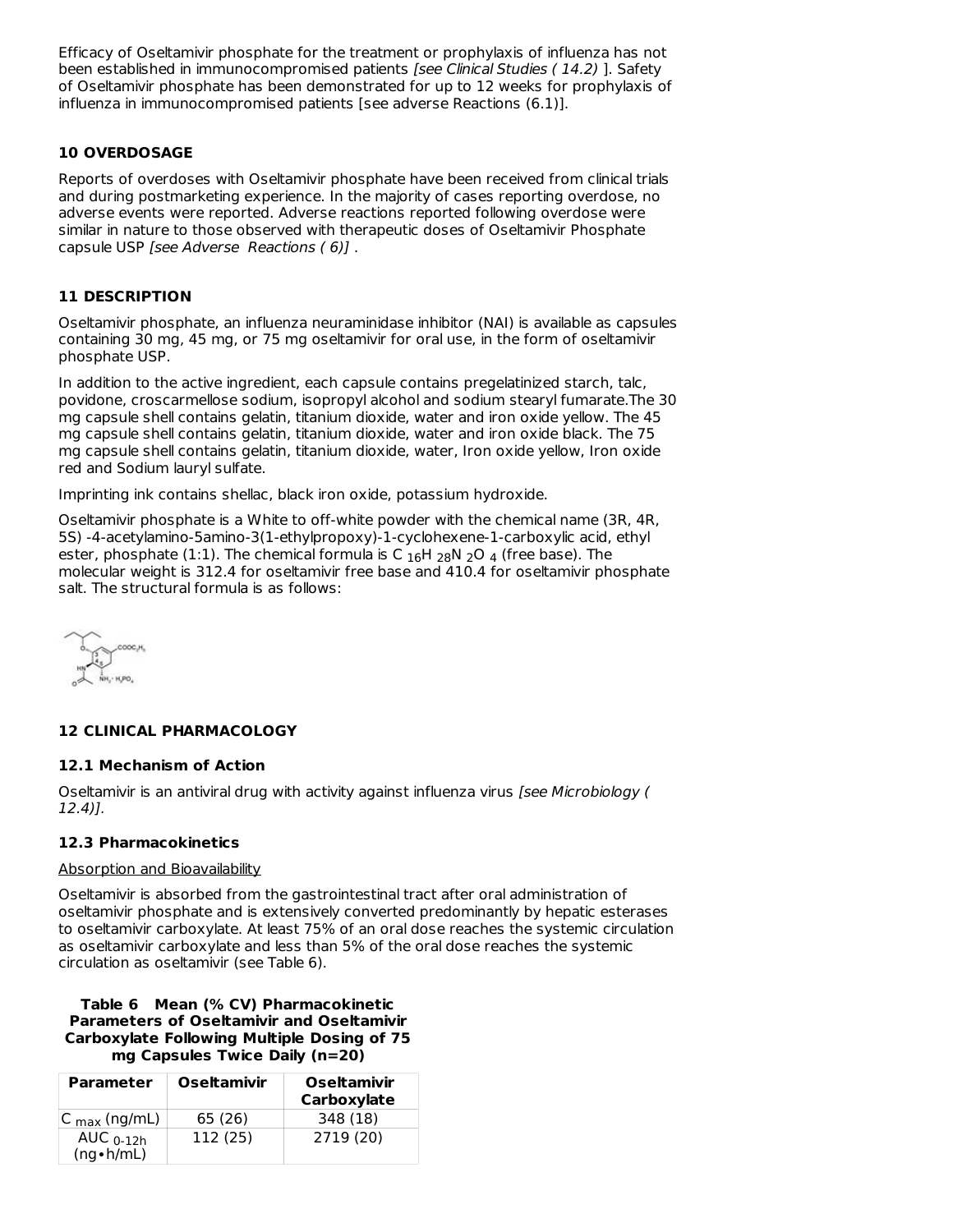Plasma concentrations of oseltamivir carboxylate are proportional to doses up to 500 mg given twice daily (about 6.7 times the maximum recommended Oseltamivir Phosphate dosage) [see Dosage and Administration ( 2)].

Coadministration with food has no significant effect on the peak plasma concentration (551 ng/mL under fasted conditions and 441 ng/mL under fed conditions) and the area under the plasma concentration time curve (6218 ng·h/mL under fasted conditions and 6069 ng·h/mL under fed conditions) of oseltamivir carboxylate.

### **Distribution**

The volume of distribution (Vss) of oseltamivir carboxylate, following intravenous administration in 24 subjects (Oseltamivir phosphate is not available as an IV formulation), ranged between 23 and 26 liters.

The binding of oseltamivir carboxylate to human plasma protein is low (3%). The binding of oseltamivir to human plasma protein is 42%, which is insufficient to cause significant displacement-based drug interactions.

#### **Elimination**

Absorbed oseltamivir is primarily (>90%) eliminated by conversion to active metabolite, oseltamivir carboxylate. Plasma concentrations of oseltamivir declined with a half-life of 1 to 3 hours in most subjects after oral administration.

Oseltamivir carboxylate is not further metabolized and is eliminated unchanged in urine. Plasma concentrations of oseltamivir carboxylate declined with a half-life of 6 to 10 hours in most subjects after oral administration.

#### **Metabolism**

Oseltamivir is extensively converted to the active metabolite, oseltamivir carboxylate, by esterases located predominantly in the liver. Oseltamivir carboxylate is not further metabolized. Neither oseltamivir nor oseltamivir carboxylate is a substrate for, or inhibitor of, cytochrome P450 isoforms.

#### Excretion

Oseltamivir carboxylate is eliminated entirely (>99%) by renal excretion. Renal clearance (18.8 L/h) exceeds glomerular filtration rate (7.5 L/h), indicating that tubular secretion (via organic anion transporter) occurs in addition to glomerular filtration. Less than 20% of an oral radiolabeled dose is eliminated in feces.

### Specific Populations

### Renal Impairment

Administration of 100 mg of Oseltamivir phosphate twice daily (about 1.3 times the maximum recommended dosage) for 5 days to subjects with various degrees of renal impairment showed that exposure to oseltamivir carboxylate is inversely proportional to declining renal function.

Population-derived pharmacokinetic parameters were determined for patients with varying degrees of renal function including ESRD patients on hemodialysis. Median simulated exposures of oseltamivir carboxylate for recommended treatment and prophylaxis regimens are provided in Table 7. The pharmacokinetics of oseltamivir have not been studied in ESRD patients not undergoing dialysis [see Indications and Usage ( 1.3), and Use in Specific Populations ( 8.6)] .

| Table 7 Simulated Median Treatment Exposure Metrics of Oseltamivir        |
|---------------------------------------------------------------------------|
| Carboxylate in Patients with Normal Renal Function, with Renal Impairment |
| and ESRD Patients on Hemodialysis                                         |

| Renal<br><b>Function/Impairment</b>   | <b>Normal</b><br><b>Clearance</b><br>90-140<br>mL/min<br>$(n=57)$ | Mild<br>Creatinine Creatinine Creatinine Creatinine<br><b>Clearance</b><br>60-90<br>mL/min<br>$(n=45)$ | Moderate<br><b>Clearance</b><br>30-60<br>mL/min<br>$(n=13)$ | <b>Severe</b><br><b>Clearance</b><br>10-30<br>mL/min<br>$(n=11)$ | <b>ESRD</b><br><b>Creatinine</b><br><b>Clearance</b><br>$<$ 10 mL/min<br><b>on</b><br><b>Hemodialysis</b><br>$(n=24)$ |
|---------------------------------------|-------------------------------------------------------------------|--------------------------------------------------------------------------------------------------------|-------------------------------------------------------------|------------------------------------------------------------------|-----------------------------------------------------------------------------------------------------------------------|
| <b>Recommended Treatment Regimens</b> |                                                                   |                                                                                                        |                                                             |                                                                  |                                                                                                                       |
| <b>PK exposure</b><br>parameter       | 75 mg                                                             | 75 mg<br>twice daily twice daily twice daily once daily                                                | 30 mg                                                       | 30 mg                                                            | 30 mg every<br><b>HD cycle</b>                                                                                        |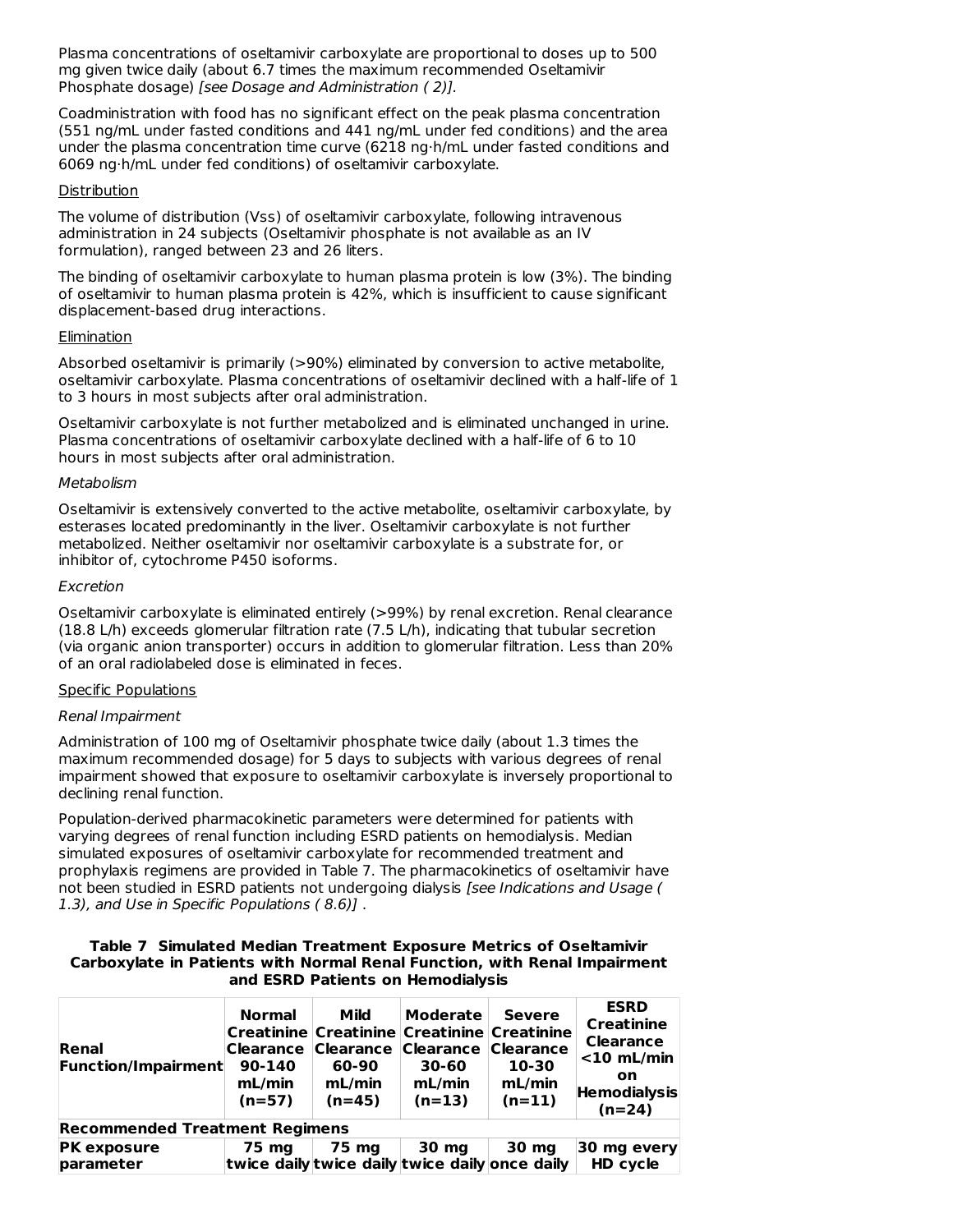| $C_{min}$ (ng/mL)                       | 145   | 253                                       | 180   | 219                         | 221                            |
|-----------------------------------------|-------|-------------------------------------------|-------|-----------------------------|--------------------------------|
| $C_{\text{max}}$ (ng/mL)                | 298   | 464                                       | 306   | 477                         | 1170                           |
| $AUC_{48}$ (ng • h/mL) $*$              | 11224 | 18476                                     | 12008 | 16818                       | 23200                          |
| <b>Recommended Prophylaxis Regimens</b> |       |                                           |       |                             |                                |
| <b>PK exposure</b><br>parameter         | 75 mg | 75 mg<br>once daily once daily once daily | 30 mg | 30 mg<br>every<br>other day | 30 mg<br>alternate HD<br>cycle |
| $C_{\text{min}}$ (ng/mL)                | 39    | 62                                        | 57    | 70                          | 42                             |
| $C_{\text{max}}$ (ng/mL)                | 213   | 311                                       | 209   | 377                         | 903                            |
|                                         |       |                                           |       |                             |                                |

\* AUC normalized to 48 hours.

In continuous ambulatory peritoneal dialysis (CAPD) patients, the peak concentration of oseltamivir carboxylate following a single 30 mg dose of oseltamivir or once weekly oseltamivir was approximately 3-fold higher than in patients with normal renal function who received 75 mg twice daily. The plasma concentration of oseltamivir carboxylate on Day 5 (147 ng/mL) following a single 30 mg dose in CAPD patients is similar to the predicted C <sub>min</sub> (160 ng/mL) in patients with normal renal function following 75 mg twice daily. Administration of 30 mg once weekly to CAPD patients resulted in plasma concentrations of oseltamivir carboxylate at the 168 hour blood sample of 63 ng/mL, which were comparable to the C  $_{\sf min}$  in patients with normal renal function receiving the approved regimen of 75 mg once daily (40 ng/mL).

#### Hepatic Impairment

In clinical studies oseltamivir carboxylate exposure was not altered in subjects with mild or moderate hepatic impairment [see Use in Specific Populations ( 8.7)] .

#### Pregnant Women

A pooled population pharmacokinetic analysis indicates that the Oseltamivir phosphate dosage regimen resulted in lower exposure to the active metabolite in pregnant women (n=59) compared to non-pregnant women (n=33). However, this predicted exposure is expected to have activity against susceptible influenza virus strains and there are insufficient pharmacokinetics and safety data to recommend a dose adjustment for pregnant women. [see Use in Specific Populations ( 8.1)] .

### Pediatric Subjects (1 year to 12 years of age)

The pharmacokinetics of oseltamivir and oseltamivir carboxylate have been evaluated in a single-dose pharmacokinetic study in pediatric subjects aged 5 to 16 years ( $n=18$ ) and in a small number of pediatric subjects aged 3 to 12 years (n=5) enrolled in a clinical trial. Younger pediatric subjects cleared both the prodrug and the active metabolite faster than adult subjects resulting in a lower exposure for a given mg/kg dose. For oseltamivir carboxylate, apparent total clearance decreases linearly with increasing age (up to 12 years). The pharmacokinetics of oseltamivir in pediatric subjects over 12 years of age are similar to those in adult subjects [see Use in Specific Populations (8.4)].

### Pediatric Subjects (2 weeks to less than 1 year of age)

The pharmacokinetics of oseltamivir and oseltamivir carboxylate have been evaluated in two open-label studies of pediatric subjects less than one year of age ( $n=122$ ) infected with influenza. Apparent clearance of the active metabolite decreases with decreasing age in subjects less than 1 year of age; however the oseltamivir and oseltamivir carboxylate exposure following a 3 mg/kg dose in subjects under 1 year of age is expected to be within the observed exposures in adults and adolescents receiving 75 mg twice daily and 150 mg twice daily [see Use in Specific Populations (8.4)].

#### Geriatric Patients

Exposure to oseltamivir carboxylate at steady-state was 25 to 35% higher in geriatric subjects (age range 65 to 78 years) compared to young adults given comparable doses of oseltamivir. Half-lives observed in the geriatric subjects were similar to those seen in young adults. Based on drug exposure and tolerability, dose adjustments are not required for geriatric patients for either treatment or prophylaxis [see Use in Specific Populations ( 8.5)] .

### Drug Interaction Studies

Oseltamivir is extensively converted to oseltamivir carboxylate by esterases, located predominantly in the liver. Drug interactions involving competition for esterases have not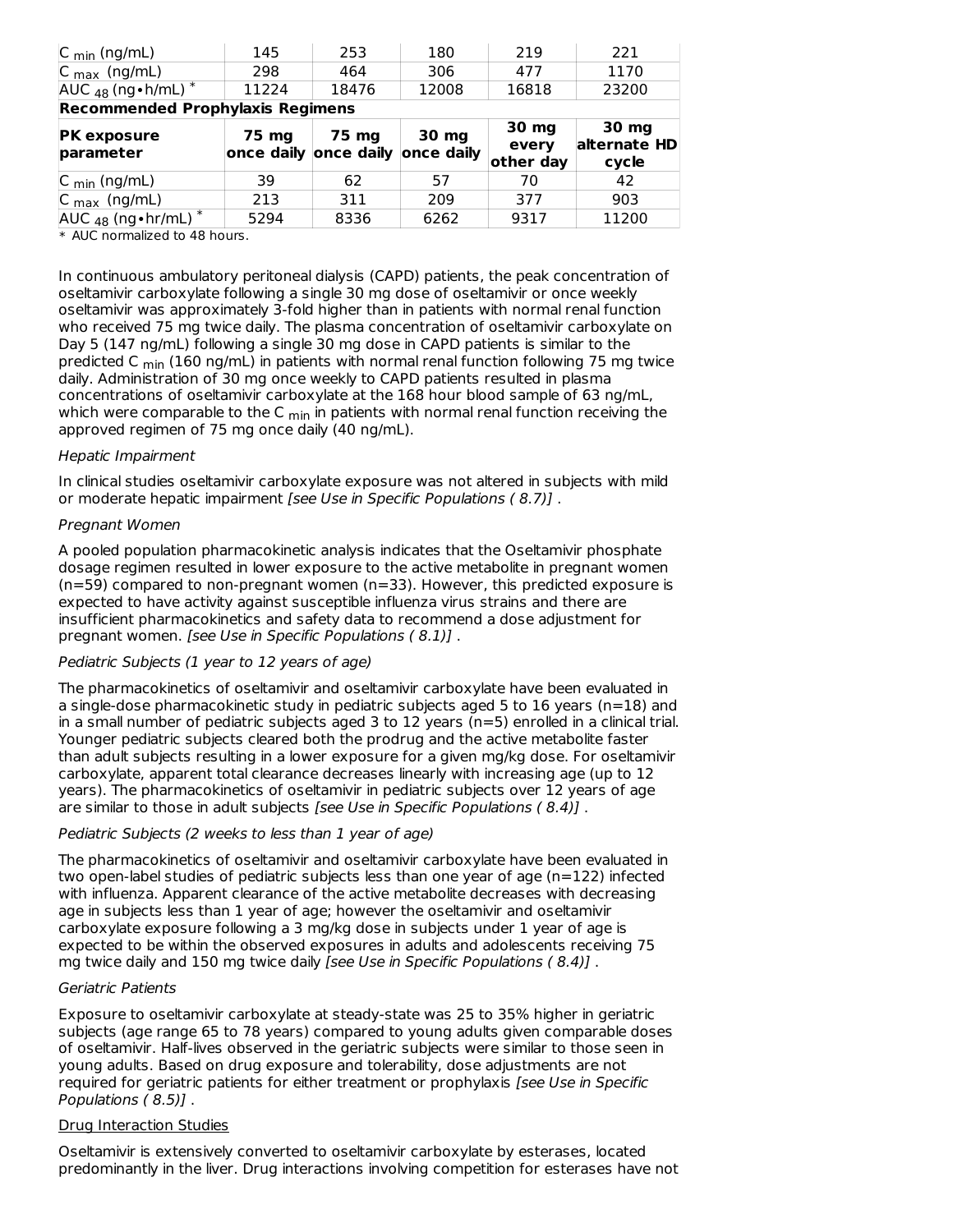been extensively reported in literature. Low protein binding of oseltamivir and oseltamivir carboxylate suggests that the probability of drug displacement interactions is low.

In vitro studies demonstrate that neither oseltamivir nor oseltamivir carboxylate is a good substrate for P450 mixed-function oxidases or for glucuronyl transferases.

Coadministration of probenecid results in an approximate two-fold increase in exposure to oseltamivir carboxylate due to a decrease in active anionic tubular secretion in the kidney. However, due to the safety margin of oseltamivir carboxylate, no dose adjustments are required when coadministering with probenecid.

No clinically relevant pharmacokinetic interactions have been observed when coadministering oseltamivir with amoxicillin, acetaminophen, aspirin, cimetidine, antacids (magnesium and aluminum hydroxides and calcium carbonates), rimantadine, amantadine, or warfarin.

### **12.4 Microbiology**

### Mechanism of Action

Oseltamivir phosphate is an ethyl ester prodrug requiring ester hydrolysis for conversion to the active form, oseltamivir carboxylate. Oseltamivir carboxylate is an inhibitor of influenza virus neuraminidase affecting release of viral particles. The median IC <sub>50</sub> values of oseltamivir against influenza A/H1N1, influenza A/H3N2, and influenza B clinical isolates were 2.5 nM (range 0.93-4.16 nM, N=74), 0.96 nM (range 0.13-7.95 nM,  $N=774$ ), and 60 nM (20-285 nM,  $N=256$ ), respectively, in a neuraminidase assay with a fluorescently labeled MUNANA substrate.

#### Antiviral Activity

The antiviral activity of oseltamivir carboxylate against laboratory strains and clinical isolates of influenza virus was determined in cell culture. The concentrations of oseltamivir carboxylate required for inhibition of influenza virus in cell culture were highly variable depending on the assay method used and the virus tested. The 50% and 90% effective concentrations (EC  $_{50}$  and EC  $_{90}$ ) were in the range of 0.0008 micromolar to greater than 35 micromolar and 0.004 micromolar to greater than 100 micromolar, respectively (1 micro molar=0.284 microgram per mL). The relationship between the antiviral activity in cell culture, inhibitory activity in the neuraminidase assay, and the inhibition of influenza virus replication in humans has not been established.

### Resistance

Cell culture studies: Influenza A virus isolates with reduced susceptibility to oseltamivir carboxylate have been recovered by serial passage of virus in cell culture in the presence of increasing concentrations of oseltamivir carboxylate. Reduced susceptibility of influenza virus to inhibition by oseltamivir carboxylate may be conferred by amino acid substitutions in the viral neuraminidase and/or hemagglutinin proteins.

Clinical studies: Reduced susceptibility isolates have been obtained during treatment with oseltamivir and from sampling during community surveillance studies. Changes in the viral neuraminidase that have been associated with reduced susceptibility to oseltamivir carboxylate are summarized in Table 8. The clinical impact of this reduced susceptibility is unknown.

Hemagglutinin (HA) substitutions selected in cell culture and associated with reduced susceptibility to oseltamivir include (influenza virus subtype-specific numbering) A11T, K173G, and R453M in H3N2; and H99Q in influenza B virus (Yamagata lineage). In some cases, HA substitutions were selected in conjunction with known NA resistance substitutions and may contribute to reduced susceptibility to oseltamivir; however, the impact of HA substitutions on antiviral activity of oseltamivir in humans is unknown and likely to be strain-dependent.

#### **Table 8 Neuraminidase Amino Acid Substitutions Associated with Reduced Susceptibility to Oseltamivir**

| Amino Acid Substitution*                                                  |
|---------------------------------------------------------------------------|
| Influenza A N1 (N1 numbering in brackets)                                 |
| 117V (I117V), E119V (E119V), R152K (R152K), Y155H (Y155H), F173V (F174V), |
| D198G/N (D199G/N), I222K/R/T/V (I223K/R/T/V), S246N (S247N), G248R+I266V  |
| (G249R+I267V), H274Y (H275Y), N294S (N295S), Q312R+I427T (Q313R+I427T),   |
| N325K (N325K), R371K (R368K)                                              |
|                                                                           |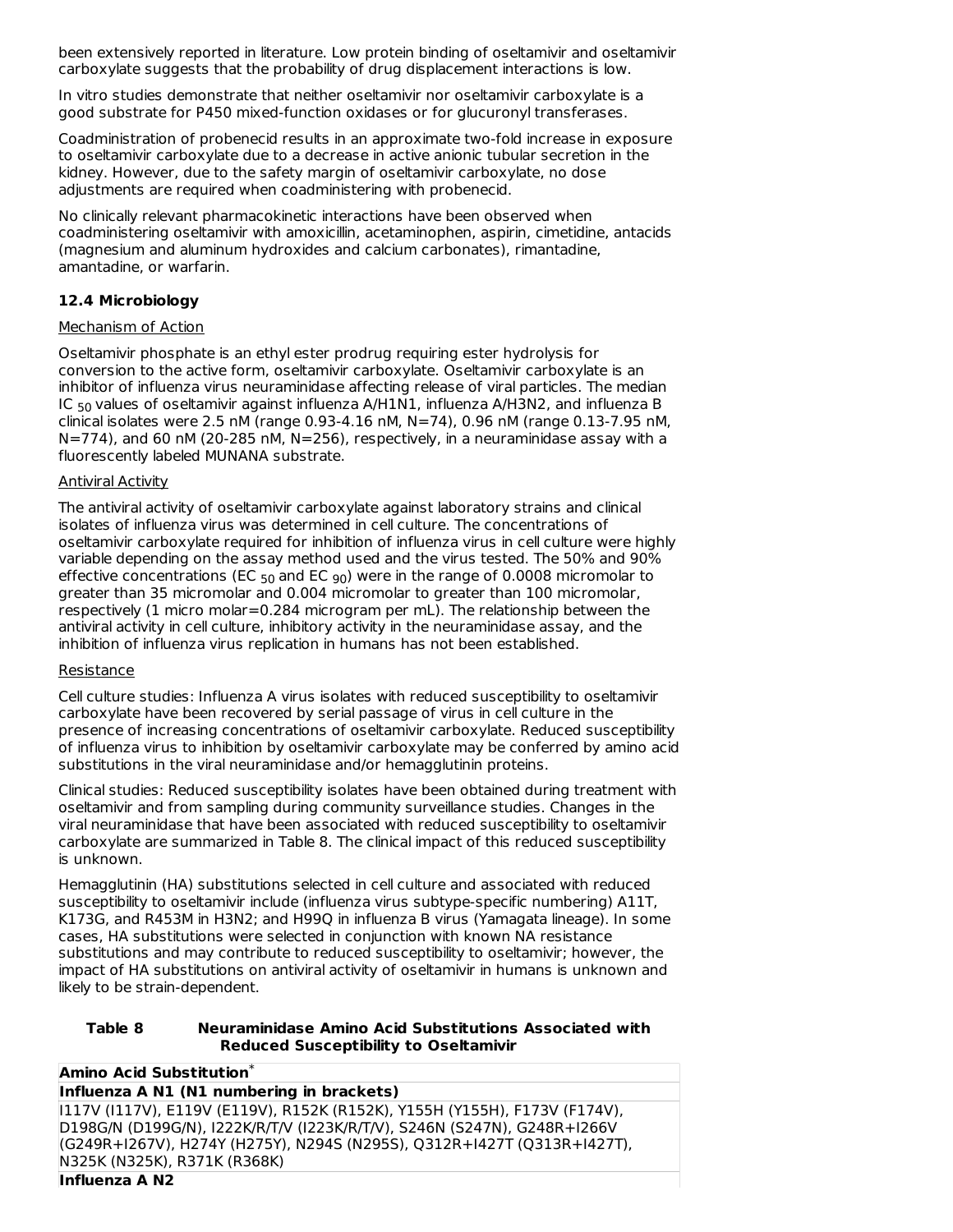## E41G, E119I/V, D151V, I222L/V, Q226H, SASG245-248 deletion, S247P, R292K, N294S **Influenza B (B numbering in brackets)**

E119A (E117A), P141S (P139S), G142R (G140R), R152K (R150K), D198E/N/Y (D197E/N/Y), I222L/T/V (I221L/T/V), A246D/S/T (A245D/S/T), H274Y (H273Y), N294S (N294S), R371K (R374K), G402S (G407S)

\* All numbering is N2, except where indicated.

Selection of influenza A viruses resistant to oseltamivir can occur at higher frequencies in children. Oseltamivir treatment-associated resistance in pediatric treatment studies has been detected at rates of 27 to 37% and 3 to 18% (3/11 to 7/19 and 1/34 to 9/50 post-treatment isolates, respectively) for influenza A/H1N1 virus and influenza A/H3N2 virus, respectively.

The frequency of resistance selection to oseltamivir and the prevalence of such resistant virus vary seasonally and geographically.

Circulating seasonal influenza strains expressing neuraminidase resistance-associated substitutions have been observed in individuals who have not received oseltamivir treatment. The oseltamivir resistance-associated substitution H275Y was found in more than 99% of US-circulating 2008 H1N1 influenza virus isolates. The 2009 H1N1 influenza virus ("swine flu") was almost uniformly susceptible to oseltamivir; however, the frequency of circulating resistant variants can change from season to season. Prescribers should consider available information from the CDC on influenza virus drug susceptibility patterns and treatment effects when deciding whether to use Oseltamivir phosphate.

#### Cross-resistance

Cross-resistance between oseltamivir and zanamivir has been observed in neuraminidase biochemical assays. The H275Y (N1 numbering) or N294S (N2 numbering) oseltamivir resistance-associated substitutions observed in the N1 neuraminidase subtype, and the E119V or N294S oseltamivir resistance-associated substitutions observed in the N2 subtype (N2 numbering), are associated with reduced susceptibility to oseltamivir but not zanamivir. The Q136K and K150T zanamivir resistance associated substitutions observed in N1 neuraminidase, or the S250G zanamivir resistance-associated substitutions observed in influenza B virus neuraminidase, confer reduced susceptibility to zanamivir but not oseltamivir. The R292K oseltamivir resistance-associated substitution observed in N2, and the I222T, D198E/N, R371K, or G402S oseltamivir resistance-associated substitutions observed in influenza B virus neuraminidase, confer reduced susceptibility to both oseltamivir and zanamivir. These examples do not represent an exhaustive list of cross resistance-associated substitutions and prescribers should consider available information from the CDC on influenza drug susceptibility patterns and treatment effects when deciding whether to use Oseltamivir phosphate.

No single amino acid substitution has been identified that could confer cross-resistance between the neuraminidase inhibitor class (oseltamivir, zanamivir) and the M2 ion channel inhibitor class (amantadine, rimantadine). However, a virus may carry a neuraminidase inhibitor associated substitution in neuraminidase and an M2 ion channel inhibitor associated substitution in M2 and may therefore be resistant to both classes of inhibitors. The clinical relevance of phenotypic cross-resistance evaluations has not been established.

#### Immune Response

No influenza vaccine/oseltamivir interaction study has been conducted. In studies of naturally acquired and experimental influenza, treatment with Oseltamivir phosphate did not impair normal humoral antibody response to infection.

### **13 NONCLINICAL TOXICOLOGY**

# **13.1 Carcinogenesis, Mutagenesis, Impairment of Fertility**

In 2-year carcinogenicity studies in mice and rats given daily oral doses of the prodrug oseltamivir phosphate up to 400 mg/kg and 500 mg/kg, respectively, the prodrug and the active form oseltamivir carboxylate induced no statistically significant increases in tumors over controls. The mean maximum daily exposures to the prodrug in mice and rats were approximately 130- and 320-fold, respectively, greater than those in humans at the recommended clinical dose based on AUC comparisons. The respective safety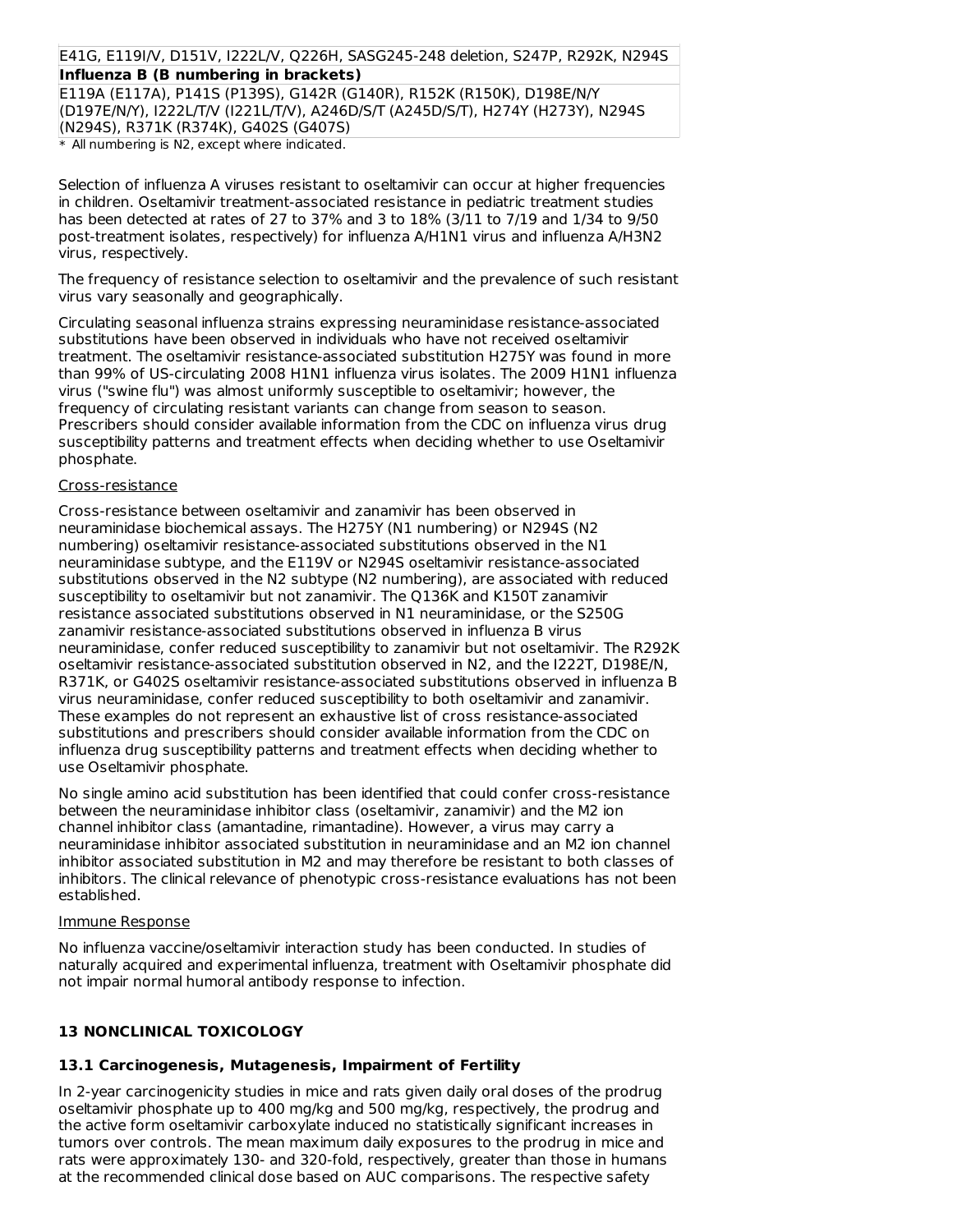margins of the exposures to the active oseltamivir carboxylate were 15- and 50-fold.

Oseltamivir was found to be non-mutagenic in the Ames test and the human lymphocyte chromosome assay with and without enzymatic activation and negative in the mouse micronucleus test. It was found to be positive in a Syrian Hamster Embryo (SHE) cell transformation test. Oseltamivir carboxylate was non-mutagenic in the Ames test and the L5178Y mouse lymphoma assay with and without enzymatic activation and negative in the SHE cell transformation test.

In a fertility and early embryonic development study in rats, doses of oseltamivir at 50, 250, and 1500 mg/kg/day were administered to females for 2 weeks before mating, during mating and until day 6 of pregnancy. Males were dosed for 4 weeks before mating, during mating, and for 2 weeks after mating. There were no effects on fertility, mating performance or early embryonic development at any dose level. The highest dose in this study was  $\,$  approximately 115 times the human systemic exposure (AUC  $_{0^-}$ <sub>24h</sub>) of oseltamivir carboxylate that occurs after administration of the maximum recommended human dose.

### **14 CLINICAL STUDIES**

### **14.1 Treatment of Influenza**

#### Adults

Two randomized, placebo-controlled, double-blind clinical trials of Oseltamivir phosphate were conducted in adults between 18 and 65 years old, one in the U.S. and one outside the U.S., for the treatment of acute uncomplicated influenza. Eligible subjects had fever of at least 100ºF, accompanied by at least one respiratory symptom (cough, nasal symptoms, or sore throat) and at least one systemic symptom (myalgia, chills/sweats, malaise, fatigue, or headache), and influenza virus was known to be circulating in the community. Subjects were randomized to receive oral Oseltamivir phosphate or placebo for 5 days. All enrolled subjects were allowed to take fever-reducing medications.

Of 1355 subjects enrolled in these two trials, 849 (63%) subjects were influenza-infected (median age 34 years; 52% male; 90% Caucasian; 31% smokers). Of the 849 influenzainfected subjects, 95% were infected with influenza A, 3% with influenza B, and 2% with influenza of unknown type.

Study medication was started within 40 hours of onset of symptoms and administered twice daily for 5 days. Subjects were required to self-assess the influenza-associated symptoms (nasal congestion, sore throat, cough, aches, fatigue, headaches, and chills/sweats) twice daily as "none," "mild," "moderate," or "severe". Time to improvement was calculated from the time of treatment initiation to the time when all symptoms were assessed as "none" or "mild". In both trials, there was a 1.3-day reduction in the median time to improvement in influenza-infected subjects who received Oseltamivir phosphate 75 mg twice a day for 5 days compared to subjects who received placebo. Subgroup analyses by gender showed no differences in the treatment effect of Oseltamivir phosphate in men and women.

In the treatment of influenza, no increased efficacy was demonstrated in subjects who received higher doses of Oseltamivir phosphate.

#### Adolescents and Adults with Chronic Cardiac or Respiratory Disease

A double-blind, placebo-controlled, multicenter trial was unable to demonstrate efficacy of Oseltamivir phosphate (75 mg twice daily for 5 days) in the treatment of influenza in adult and adolescent subjects (13 years or older) with chronic cardiac (excluding chronic idiopathic hypertension) or respiratory diseases, as measured by time to alleviation of all symptoms. However, in patients treated with Oseltamivir phosphate there was a more rapid cessation of febrile illness. No difference in the incidence of influenza complications was observed between the treatment and placebo groups in this population.

#### Geriatric Subjects

Three double-blind placebo-controlled treatment trials were conducted in subjects who were at least 65 years of age in three consecutive seasons. The enrollment criteria were similar to that of adult trials with the exception of fever being defined as higher than 97.5°F. Of 741 subjects enrolled, 476 (65%) subjects were influenza-infected; of these, 95% were infected with influenza type A and 5% with influenza type B.

In the pooled analysis, there was a 1-day reduction in the median time to improvement in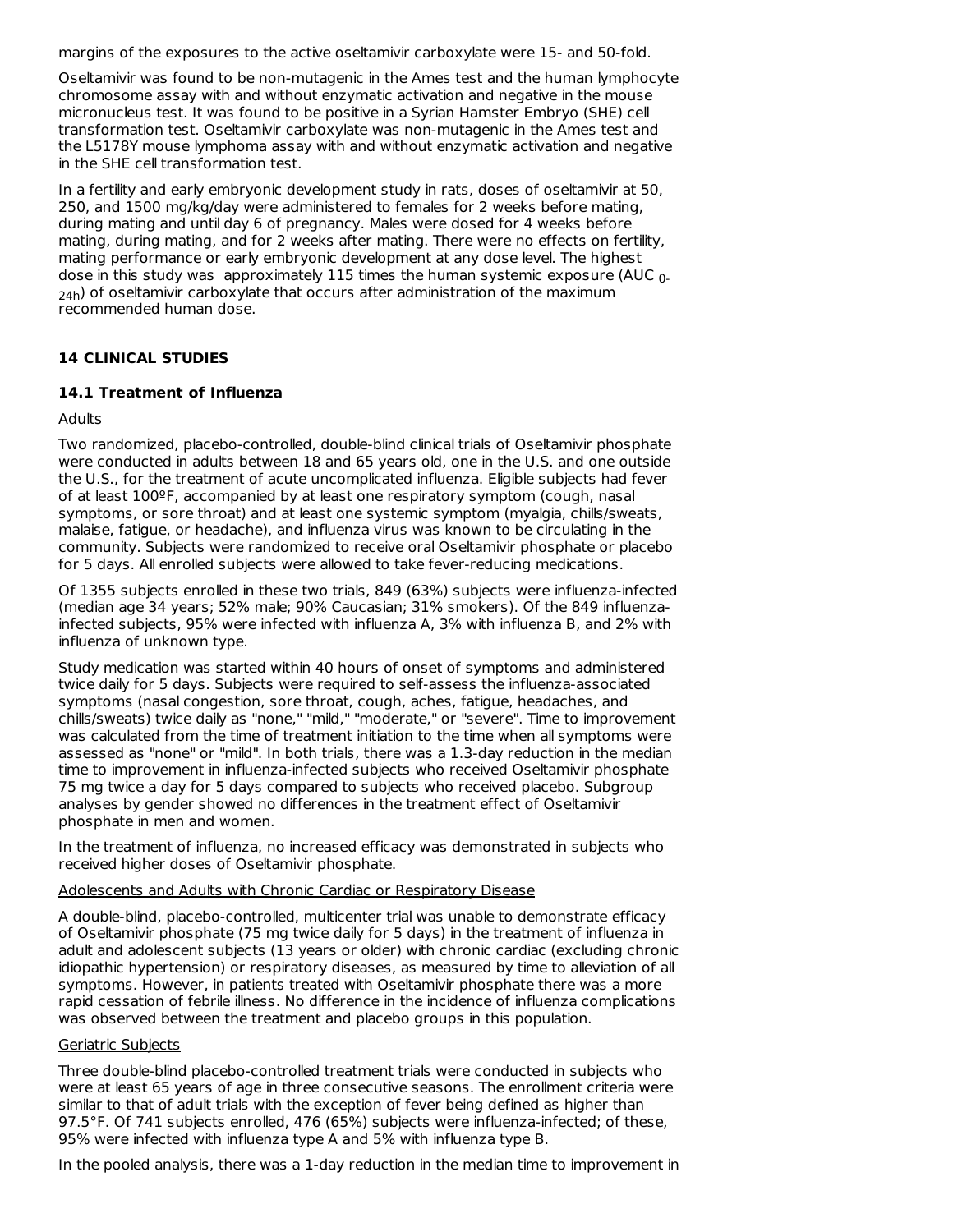influenza-infected subjects who received Oseltamivir phosphate 75 mg twice daily for 5 days compared to those who received placebo (p=NS) [see Use in Specific Populations ( 8.5)]. Some seasonal variability was noted in the clinical efficacy outcomes.

#### Pediatric Subjects (1 year to 12 years of age)

One double-blind placebo-controlled treatment trial was conducted in pediatric subjects aged 1 year to 12 years (median age 5 years), who had fever (at least  $100^{\circ}$ F) plus one respiratory symptom (cough or coryza) when influenza virus was known to be circulating in the community. Of 698 subjects enrolled in this trial, 452 (65%) were influenza-infected (50% male; 68% Caucasian). Of the 452 influenza-infected subjects, 67% were infected with influenza A and 33% with influenza B.

Efficacy in this trial was determined by the time to alleviation or resolution of influenza signs and symptoms, measured by a composite endpoint that required the following four individual conditions be met: i) alleviation of cough, ii) alleviation of coryza, iii) resolution of fever, and iv) parental opinion of a return to normal health and activity. Oseltamivir phosphate treatment of 2 mg per kg twice daily, started within 48 hours of onset of symptoms, reduced the total composite time to freedom from illness by 1.5 days compared to placebo. Subgroup analyses by gender showed no differences in the treatment effect of Oseltamivir phosphate in male and female pediatric subjects.

#### Pediatric Subjects (2 weeks to less than 1 year of age)

Two open-label trials evaluated the safety and pharmacokinetics of oseltamivir and oseltamivir carboxylate in influenza-infected pediatric subjects 2 weeks to less than 1 year of age (including premature infants at least 36 weeks post conceptional age). Subjects received Oseltamivir phosphate at doses ranging from 2 to 3.5 mg per kg twice daily for 5 days depending on subject age. These clinical trials were not designed to evaluate clinical efficacy or virologic response.

Of the 136 subjects under the age of 1 year enrolled and dosed in the trials, the majority of the subjects were male (55%), white (79%), non-Hispanic (74%), full term (76%) and infected with influenza A (80%). Pharmacokinetic data indicated that a dose of 3 mg per kg twice daily in pediatric subjects 2 weeks to less than 1 year of age provided Oseltamivir phosphate concentrations similar to or higher than those observed in older pediatric subjects and adults receiving the approved dose and provided the basis for approval [see Adverse Reactions (6.1) and Use in Specific Populations (8.4).

### **14.2 Prophylaxis of Influenza**

Adult and Adolescent Subjects (13 years of age and older)

The efficacy of Oseltamivir phosphate in preventing naturally occurring influenza illness has been demonstrated in three seasonal prophylaxis (community outbreak) clinical trials and one post-exposure prophylaxis trial in household contacts. The efficacy endpoint for all of these trials was the incidence of laboratory-confirmed clinical influenza defined as meeting all the following criteria (all signs and symptoms must have been recorded within 24 hours):

- oral temperature greater than or equal to  $99.0^{\circ}$ F (37.2 $^{\circ}$ C),
- at least one respiratory symptom (cough, sore throat, nasal congestion),
- at least one constitutional symptom (aches and pain, fatigue, headache, chills/sweats), and
- either a positive virus isolation or a four-fold increase in virus antibody titers from baseline.

In a pooled analysis of two seasonal prophylaxis trials in healthy unvaccinated adults (aged 18 to 65 years), Oseltamivir phosphate 75 mg once daily taken for 42 days during a community outbreak reduced the incidence of laboratory-confirmed clinical influenza from 5% (25/519) for the placebo group to 1% (6/520) for the Oseltamivir phosphate group.

In the seasonal (community outbreak) prophylaxis trial in elderly residents of skilled nursing homes, about 80%, 43%, and 14% of the subjects were vaccinated, had cardiac disorders, and had chronic airway obstructive disorders, respectively. In this trial, subjects were randomized to Oseltamivir phosphate 75 mg once daily or placebo taken orally for 42 days. The incidence of laboratory-confirmed clinical influenza was 4% (12/272) in the placebo treated subjects compared to less than 1% (1/276) in the Oseltamivir phosphate-treated subjects.

In the post-exposure prophylaxis trial in household contacts (aged 13 years or older) of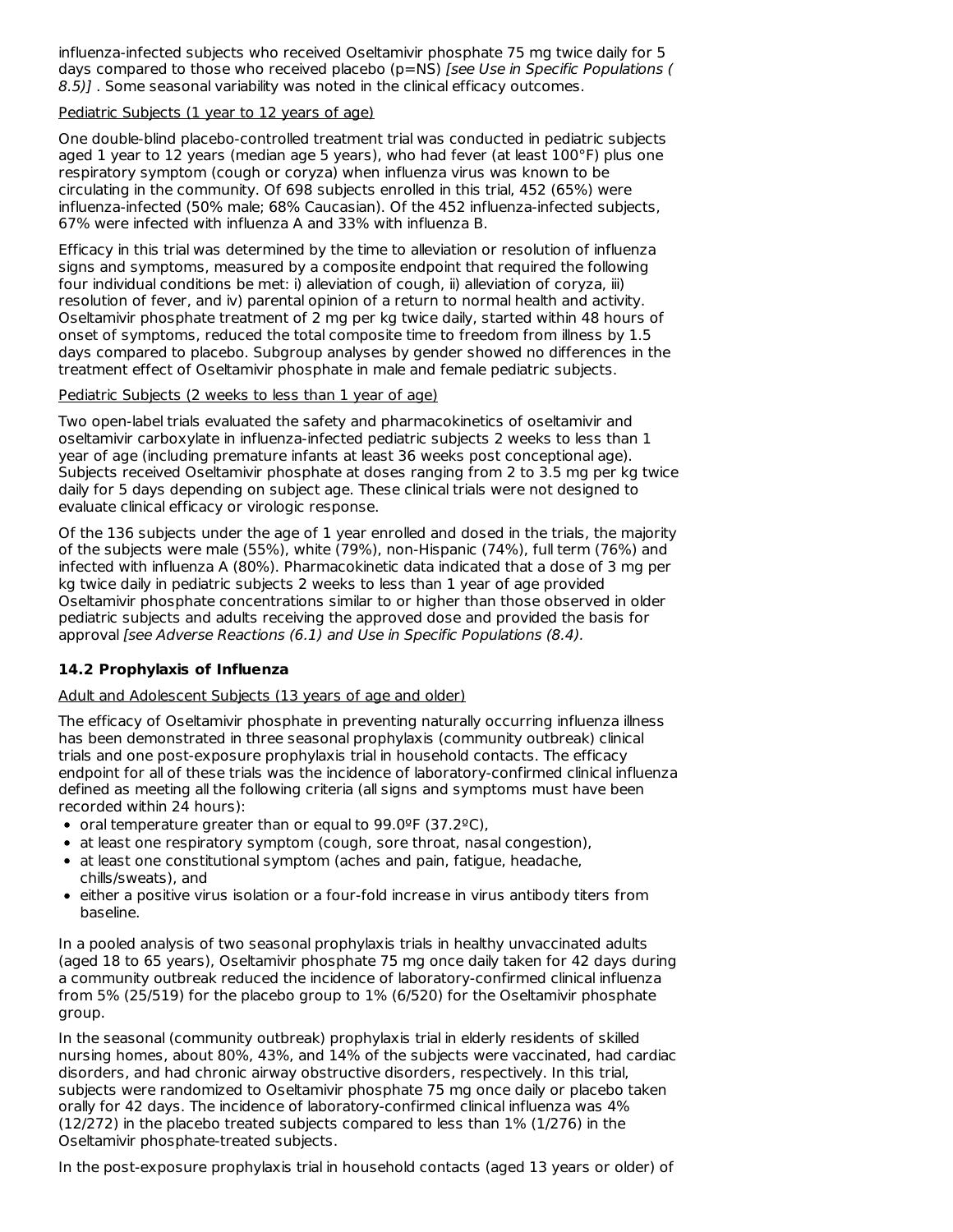an index influenza case, Oseltamivir phosphate 75 mg once daily or placebo taken orally was administered within 48 hours of onset of symptoms in the index case and continued for 7 days (index cases did not receive Oseltamivir phosphate treatment). The incidence of laboratory-confirmed clinical influenza was 12% (24/200) in the placebotreated subjects compared to 1% (2/205) in the Oseltamivir phosphate-treated subjects.

#### Pediatric Subjects (1 year to 12 years of age)

The efficacy of Oseltamivir phosphate in preventing naturally occurring influenza illness was demonstrated in a randomized, open-label post-exposure prophylaxis trial in household contacts that included pediatric subjects aged 1 year to 12 years, both as index cases and as family contacts. All index cases in this trial received Oseltamivir phosphate for oral suspension 30 to 60 mg taken orally once daily for 10 days. The efficacy parameter was the incidence of laboratory-confirmed clinical influenza in the household. Laboratory-confirmed clinical influenza was defined as meeting all of the following criteria:

- oral temperature at least 100°F (37.8°C),
- cough and/or coryza recorded within 48 hours, and
- either a positive virus isolation or a four-fold or greater increase in virus antibody titers from baseline or at illness visits.

Among household contacts 1 year to 12 years of age not already shedding virus at baseline, the incidence of laboratory-confirmed clinical influenza was lower in the group who received Oseltamivir phosphate prophylaxis [3% (3/95)] compared to the group who did not receive Oseltamivir phosphate prophylaxis [17% (18/106)].

### Immunocompromised Subjects

A double-blind, placebo-controlled trial was conducted for seasonal prophylaxis of influenza in 475 immunocompromised subjects (including 18 pediatric subjects 1 year to 12 years of age) who had received solid organ (n=388; liver, kidney, liver and kidney) or hematopoietic stem cell transplants (n=87). Median time since transplant for solid organ transplant recipients was 1,105 days for the placebo group and 1,379 days for the Oseltamivir Phosphate group. Median time since transplant for hematopoietic stem cell transplant recipients was 424 days for the placebo group and 367 days for the Oseltamivir phosphate group. Approximately 40% of subjects received influenza vaccine prior to entering the study. The primary efficacy endpoint was the incidence of confirmed clinical influenza, defined as oral temperature higher than 99.0ºF (37.2ºC) plus cough and/or coryza, all recorded within 24 hours, plus either a positive virus culture or a four-fold increase in virus antibody titers from baseline. Subjects received treatment with Oseltamivir phosphate 75 mg or placebo once daily by mouth for 12 weeks. The incidence of confirmed clinical influenza was 3% (7/238) in the placebo group compared with 2% (5/237) in the Oseltamivir phosphate group; this difference was not statistically significant. A secondary analysis was performed using the same clinical symptoms and RT-PCR for laboratory confirmation of influenza infection. Among subjects who were not already shedding virus at baseline, the incidence of RT-PCRconfirmed clinical influenza infection was  $3\%$  (7/231) in the placebo group and  $\langle 1\%$ (1/232) in the Oseltamivir phosphate group.

### **16 HOW SUPPLIED/STORAGE AND HANDLING**

### Oseltamivir phosphate capsules USP

75-mg capsules (75 mg free base equivalent of the phosphate salt): White to off white powder filled in size "2" hard gelatin capsule with cream cap and brown body printed OP on cap and 75 on body in black. Available in blister packages of 10 (NDC 68071-2565-1),

### Storage

Store at 20° to 25°C (68° to 77°F); Excursions permitted to 15° to 30°C (59° to 86°F) [See USP Controlled Room Temperature].

## **17 PATIENT COUNSELING INFORMATION**

Advise the patient to read the FDA-approved patient labeling (Patient Information and Instructions for Use).

### Serious Skin/Hypersensitivity Reactions

Advise patients and/or caregivers of the risk of severe allergic reactions (including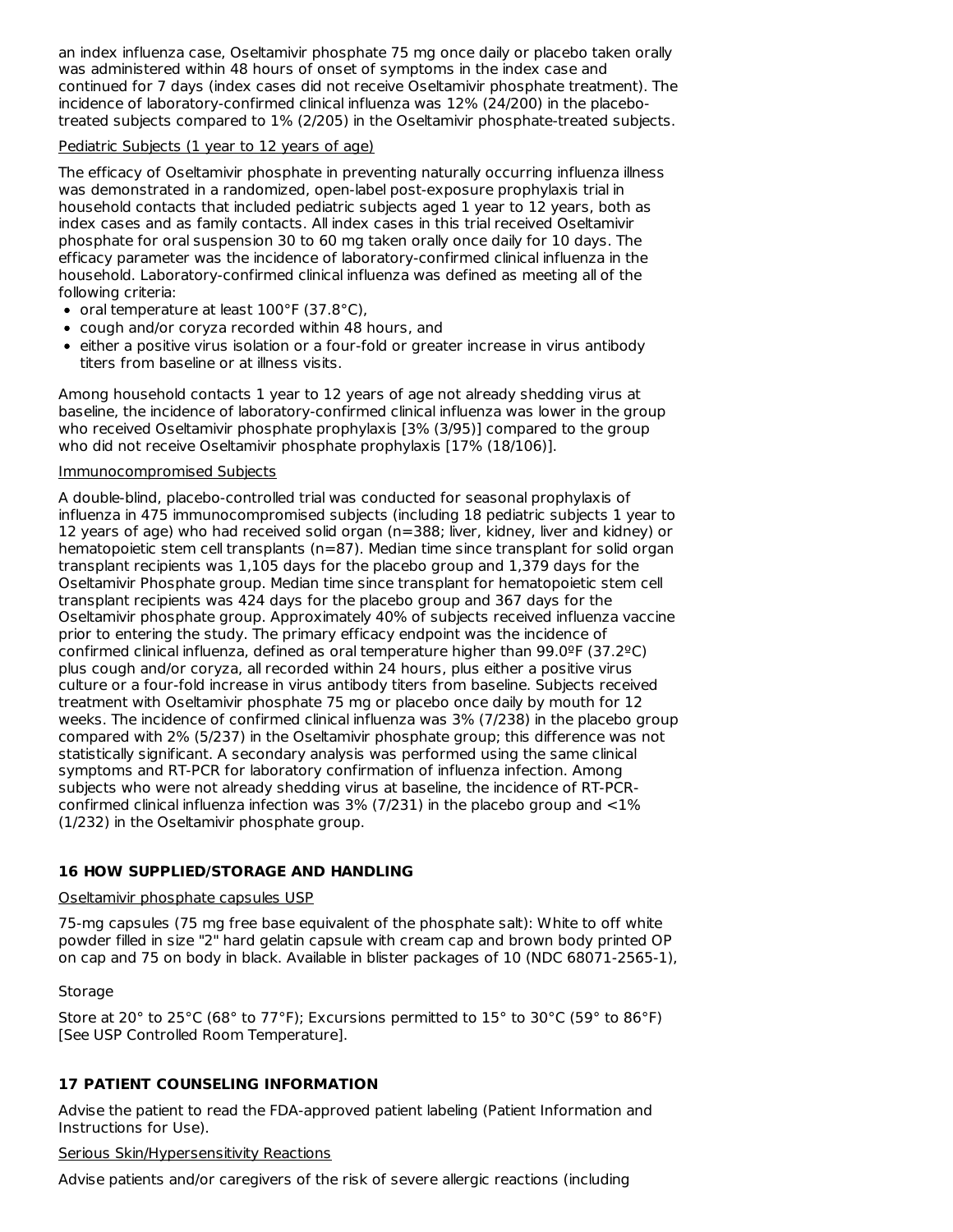anaphylaxis) or serious skin reactions. Instruct patients and/or caregiver to stop Oseltamivir Phosphate capsule and seek immediate medical attention if an allergic-like reaction occurs or is suspected [ see Warnings and Precautions ( 5.1)] .

#### Neuropsychiatric Events

Advise patients and/or caregivers of the risk of neuropsychiatric events in Oseltamivir Phosphate capsule-treated patients with influenza and instruct patients to contact their physician if they experience signs of abnormal behavior while receiving Oseltamivir Phosphate capsule USP [ see Warnings and Precautions ( 5.2)] .

#### Important Dosing Information

Instruct patients to begin treatment with Oseltamivir Phosphate capsule as soon as possible from the first appearance of flu symptoms, within 48 hours of onset of symptoms. Similarly, instruct patients to start taking Oseltamivir Phosphate capsule USP for prevention as soon as possible after exposure [ see Dosage and Administration (2)] . Instruct patients to take any missed doses as soon as they remember, except if it is near the next scheduled dose (within 2 hours), and then continue to take Oseltamivir Phosphate capsule USP at the usual times.

#### Influenza Vaccines

Instruct patients that Oseltamivir Phosphate capsule is not a substitute for receiving an annual flu vaccination. Patients should continue receiving an annual flu vaccination according to guidelines on immunization practices. Because of the potential for Oseltamivir phosphate capsule to inhibit replication of live attenuated influenza vaccine (LAIV) and possibly reduce efficacy of LAIV, avoid administration of LAIV within 2 weeks or 48 hours after Oseltamivir phosphate capsule administration, unless medically necessary [see Drug Interactions ( 7.1)].

Manufactured by:

### **Strides Pharma Science Limited**

Bengaluru – 562106, India

Distributed by:

### **Strides Pharma Inc.**

East Brunswick, NJ 08816

Revised: 10/2021

## **SPL PATIENT PACKAGE INSERT**

| <b>PATIENT INFORMATION</b>                                                                                                                                                                                                                                   |  |  |  |  |  |
|--------------------------------------------------------------------------------------------------------------------------------------------------------------------------------------------------------------------------------------------------------------|--|--|--|--|--|
| Oseltamivir Phosphate Capsules, USP                                                                                                                                                                                                                          |  |  |  |  |  |
| (OH-sel-TAM-i-vir FOS-fate)                                                                                                                                                                                                                                  |  |  |  |  |  |
| What is Oseltamivir phosphate capsules?                                                                                                                                                                                                                      |  |  |  |  |  |
| Oseltamivir phosphate capsules is a prescription medicine used to:<br>• treat the flu (influenza) in people 2 weeks of age and older who have had flu<br>symptoms for no more than two days.<br>• prevent the flu in people who are 1 year of age and older. |  |  |  |  |  |
| It is not known if Oseltamivir phosphate capsules is:                                                                                                                                                                                                        |  |  |  |  |  |
| • effective in people who start treatment after 2 days of developing flu<br>symptoms.                                                                                                                                                                        |  |  |  |  |  |
| • effective for the treatment of the flu in people with long-time (chronic) heart<br>problems or breathing problems.                                                                                                                                         |  |  |  |  |  |
| • effective for the treatment or prevention of flu in people who have<br>weakened immune systems (immunocompromised).                                                                                                                                        |  |  |  |  |  |
| • safe and effective for the treatment of the flu in children less than 2 weeks<br>of age.                                                                                                                                                                   |  |  |  |  |  |
| • safe and effective in the prevention of the flu in children less than 1 year of<br>age.                                                                                                                                                                    |  |  |  |  |  |
| Oseltamivir Phosphate does not treat or prevent illness that is caused by<br>linfections other than the influenza virus.                                                                                                                                     |  |  |  |  |  |
| Oseltamivir Phosphate does not prevent bacterial infections that may happen                                                                                                                                                                                  |  |  |  |  |  |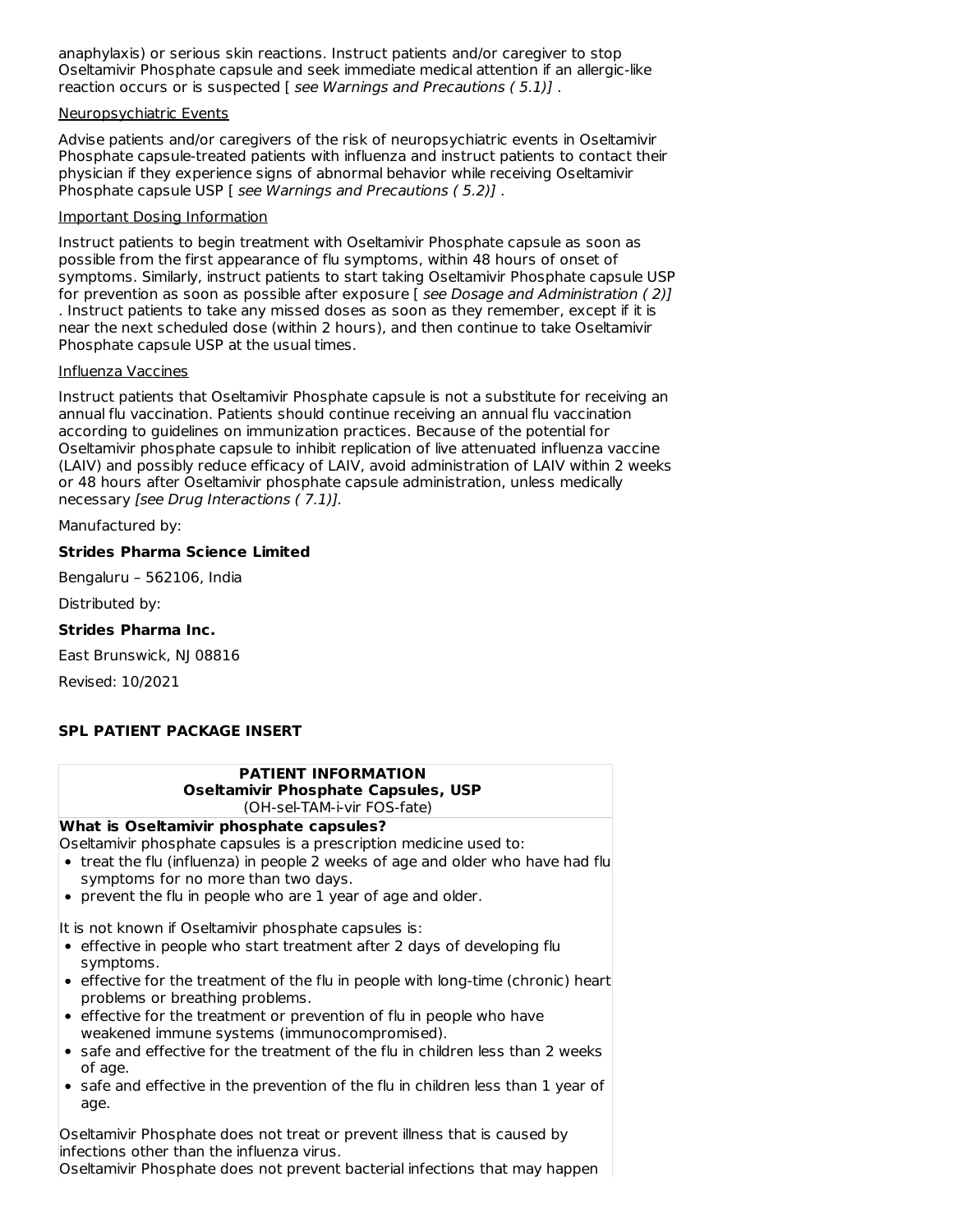| Oseltamivir Phosphate is not recommended for people with end-stage renal                                                                                                                                                                                                                                                |  |  |  |  |  |
|-------------------------------------------------------------------------------------------------------------------------------------------------------------------------------------------------------------------------------------------------------------------------------------------------------------------------|--|--|--|--|--|
| with the flu.<br>disease (ESRD) who are not receiving dialysis.                                                                                                                                                                                                                                                         |  |  |  |  |  |
| Oseltamivir Phosphate Capsule does not take the place of receiving                                                                                                                                                                                                                                                      |  |  |  |  |  |
| a flu vaccination. Talk to your healthcare provider about when you<br>should receive an annual flu vaccination.                                                                                                                                                                                                         |  |  |  |  |  |
| Who should not take Oseltamivir phosphate capsules?                                                                                                                                                                                                                                                                     |  |  |  |  |  |
| Do not take Oseltamivir phosphate capsules if you are allergic to Oseltamivir<br>phosphate or any of the ingredients in Oseltamivir phosphate capsule. See<br>the end of this leaflet for a complete list of ingredients in<br>Oseltamivir phosphate capsule.                                                           |  |  |  |  |  |
|                                                                                                                                                                                                                                                                                                                         |  |  |  |  |  |
| What should I tell my healthcare provider before taking Oseltamivir<br>phosphate capsule?                                                                                                                                                                                                                               |  |  |  |  |  |
| Before you take Oseltamivir phosphate capsules, tell your                                                                                                                                                                                                                                                               |  |  |  |  |  |
| healthcare provider if you:                                                                                                                                                                                                                                                                                             |  |  |  |  |  |
| • have problems swallowing Oseltamivir phosphate capsules.<br>• have kidney problems                                                                                                                                                                                                                                    |  |  |  |  |  |
| • have any other medical conditions                                                                                                                                                                                                                                                                                     |  |  |  |  |  |
| • are pregnant or plan to become pregnant. Available information indicate<br>that Oseltamivir Phosphate Capsules does not increase the risk of birth<br>defects.                                                                                                                                                        |  |  |  |  |  |
| • are breastfeeding or plan to breastfeed. Oseltamivir Phosphate can pass<br>into breast milk in small amounts.                                                                                                                                                                                                         |  |  |  |  |  |
| including prescription or over-the counter medicines, vitamins, and herbal<br>supplements.<br>Know the medicines you take. Keep a list of them to show your<br>healthcare provider and pharmacist when you get a new medicine.                                                                                          |  |  |  |  |  |
| How should I take Oseltamivir phosphate capsule?<br>• Take Oseltamivir phosphate capsule exactly as your healthcare provider tells                                                                                                                                                                                      |  |  |  |  |  |
|                                                                                                                                                                                                                                                                                                                         |  |  |  |  |  |
| you to.                                                                                                                                                                                                                                                                                                                 |  |  |  |  |  |
| . Take Oseltamivir phosphate capsule with food or without food. There is less                                                                                                                                                                                                                                           |  |  |  |  |  |
| chance of stomach upset if you take Oseltamivir phosphate capsule with food.<br>. If you miss a dose of Oseltamivir phosphate capsule, take it as soon as you<br>remember. If it is 2 hours or less before your next dose, do not take the<br>missed dose. Take your next dose of Oseltamivir phosphate capsule at your |  |  |  |  |  |
| scheduled time. Do not take 2 doses at the same time.                                                                                                                                                                                                                                                                   |  |  |  |  |  |
| . If Oseltamivir phosphate for oral suspension is not available or you cannot                                                                                                                                                                                                                                           |  |  |  |  |  |
| swallow Oseltamivir phosphate capsules, your healthcare provider or                                                                                                                                                                                                                                                     |  |  |  |  |  |
| pharmacist may instruct you to open Oseltamivir phosphate capsules and mix                                                                                                                                                                                                                                              |  |  |  |  |  |
| the capsules contents with sweetened liquids such as chocolate syrup (regular                                                                                                                                                                                                                                           |  |  |  |  |  |
| or sugar-free), corn syrup, caramel topping, or light brown sugar (dissolved in<br>water).                                                                                                                                                                                                                              |  |  |  |  |  |
| . If your healthcare provider or pharmacist has instructed you to                                                                                                                                                                                                                                                       |  |  |  |  |  |
| open your Oseltamivir phosphate capsule, read the detailed                                                                                                                                                                                                                                                              |  |  |  |  |  |
| Instructions for Use at the end of this leaflet. Ask your pharmacist if                                                                                                                                                                                                                                                 |  |  |  |  |  |
| you have any questions.                                                                                                                                                                                                                                                                                                 |  |  |  |  |  |
| What are the possible side effects of Oseltamivir phosphate                                                                                                                                                                                                                                                             |  |  |  |  |  |
| capsules?                                                                                                                                                                                                                                                                                                               |  |  |  |  |  |
| Oseltamivir phosphate capsule may cause serious side effects, including:                                                                                                                                                                                                                                                |  |  |  |  |  |
| • Serious skin and allergic reactions . Oseltamivir phosphate Capsule<br>can cause serious skin and allergic reactions. Stop taking Oseltamivir<br>phosphate capsule and get medical help right away if you get any of the                                                                                              |  |  |  |  |  |

- 
- skin rash or hives your skin blisters and peels
- blisters or sores in your mouth
- itching
- swelling of your face, eyes, lips, tongue, or throat
- trouble breathing
	- chest pain or tightness
- **Change in behavior.** People, especially children, who have the flu can develop nervous system problems and abnormal behavior that can lead to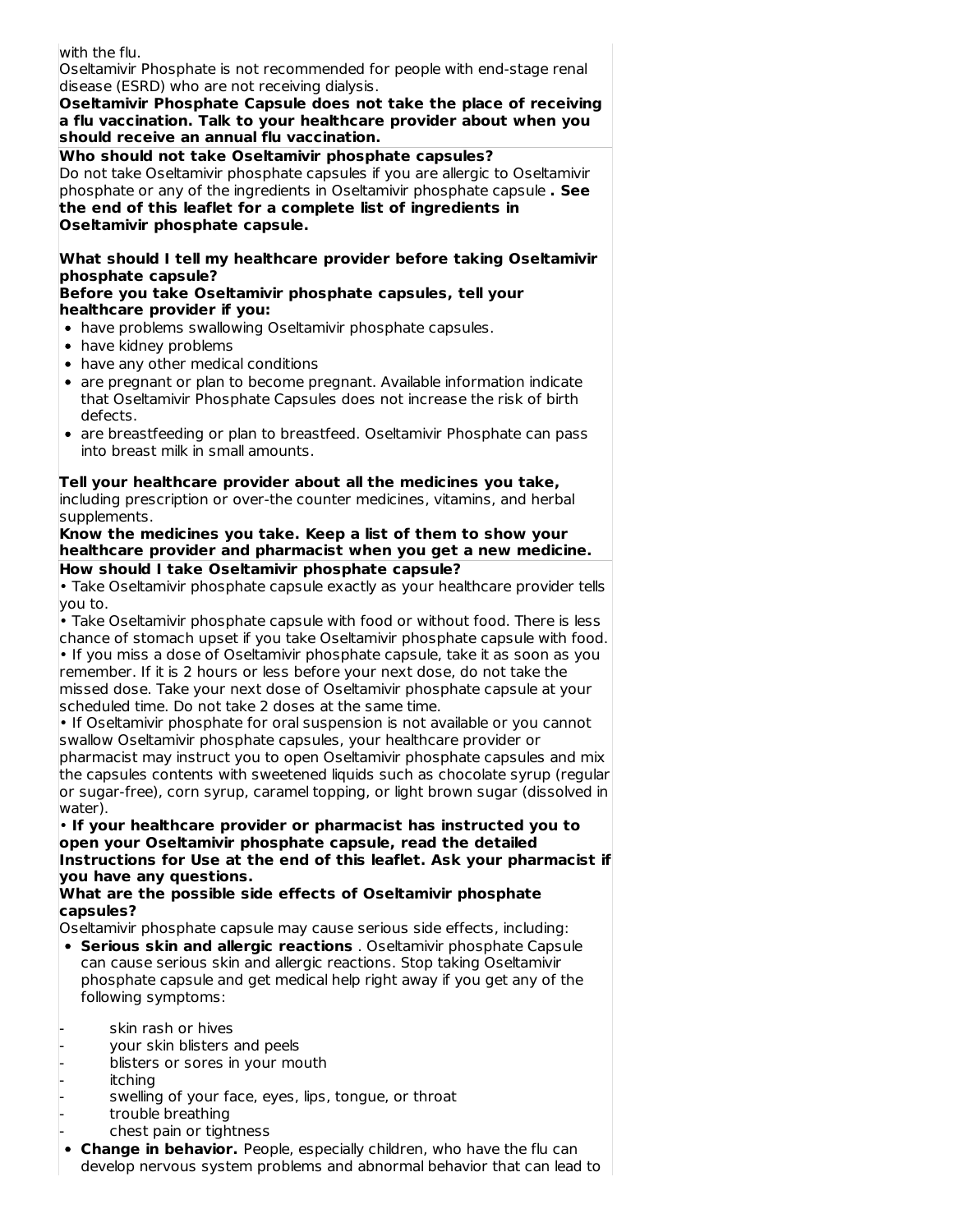| death. During treatment with Oseltamivir phosphate capsules, tell your<br>healthcare provider right away if you or your child have confusion, speech<br>problems, shaky movements, seizures, or start hearing voices or seeing<br>things that are not really there (hallucinations). |  |  |  |  |  |
|--------------------------------------------------------------------------------------------------------------------------------------------------------------------------------------------------------------------------------------------------------------------------------------|--|--|--|--|--|
| The most common side effects of Oseltamivir phosphate capsules when used<br>for treatment of the flu include nausea vomiting and headache.<br>The most common side effect of Oseltamivir phosphate capsules when used                                                                |  |  |  |  |  |
| for prevention of the flu include nausea, vomiting, headache, and pain.<br>Tell your healthcare provider if you have any side effect that bothers you or<br>that does not go away.                                                                                                   |  |  |  |  |  |
| These are not all of the possible side effects of Oseltamivir phosphate                                                                                                                                                                                                              |  |  |  |  |  |
| capsules.<br>Call your doctor for medical advice about side effects. You may report side<br>effects to FDA at 1-800-FDA-1088.                                                                                                                                                        |  |  |  |  |  |
| How should I store Oseltamivir phosphate capsules?                                                                                                                                                                                                                                   |  |  |  |  |  |
| • Store Oseltamivir phosphate capsules at room temperature between 68°F<br>to 77°F (20°C to 25°C).                                                                                                                                                                                   |  |  |  |  |  |
| • Safely throw away any unused Oseltamivir phosphate capsules that is out<br>of date or no longer needed.                                                                                                                                                                            |  |  |  |  |  |
| Keep Oseltamivir phosphate capsules and all medicines out of the<br>reach of children.                                                                                                                                                                                               |  |  |  |  |  |
| General information about the safe and effective use of Oseltamivir                                                                                                                                                                                                                  |  |  |  |  |  |
| phosphate capsules.                                                                                                                                                                                                                                                                  |  |  |  |  |  |
| Medicines are sometimes prescribed for purposes other than those listed in a<br>Patient Information leaflet. Do not use Oseltamivir phosphate capsules for a                                                                                                                         |  |  |  |  |  |
| condition for which it was not prescribed. Do not give Oseltamivir phosphate                                                                                                                                                                                                         |  |  |  |  |  |
| capsules to other people, even if they have the same symptoms you have. It                                                                                                                                                                                                           |  |  |  |  |  |
| may harm them. If you would like more information, talk with your healthcare                                                                                                                                                                                                         |  |  |  |  |  |
| provider. You can ask your healthcare provider or pharmacist for information                                                                                                                                                                                                         |  |  |  |  |  |
| about Oseltamivir phosphate capsules that is written for health professionals.                                                                                                                                                                                                       |  |  |  |  |  |
| For more information, call Strides Pharma Inc at 1-877-244-9825                                                                                                                                                                                                                      |  |  |  |  |  |
| What are the ingredients in Oseltamivir phosphate capsules?<br>Active ingredient: oseltamivir phosphate                                                                                                                                                                              |  |  |  |  |  |
| Inactive ingredients:                                                                                                                                                                                                                                                                |  |  |  |  |  |
| Oseltamivir phosphate capsules: pregelatinized starch, talc, povidone,                                                                                                                                                                                                               |  |  |  |  |  |
| croscarmellose sodium, and sodium stearyl fumarate                                                                                                                                                                                                                                   |  |  |  |  |  |
| 30mg capsule shell: gelatin, titanium dioxide, water and iron oxide yellow                                                                                                                                                                                                           |  |  |  |  |  |
| 45mg capsules shell: gelatin, titanium dioxide, water and iron oxide black                                                                                                                                                                                                           |  |  |  |  |  |
| 75mg capsules shell: gelatin, titanium dioxide, water, iron oxide yellow, Iron                                                                                                                                                                                                       |  |  |  |  |  |
| oxide red, and Sodium lauryl sulfate                                                                                                                                                                                                                                                 |  |  |  |  |  |
| Imprinting ink contains shellac, black iron oxide, potassium hydroxide                                                                                                                                                                                                               |  |  |  |  |  |
| This Patient Information has been approved by the U.S. Food and Drug                                                                                                                                                                                                                 |  |  |  |  |  |
| Administration                                                                                                                                                                                                                                                                       |  |  |  |  |  |
| <b>INSTRUCTIONS FOR USE</b><br><b>Oseltamivir Phosphate Capsules, USP</b><br>(OH-sel-TAM-i-vir FOS-fate)                                                                                                                                                                             |  |  |  |  |  |
| How do I mix the contents of Oseltamivir phosphate capsules with                                                                                                                                                                                                                     |  |  |  |  |  |
| sweetened liquids, if directed by my healthcare provider or<br>pharmacist?                                                                                                                                                                                                           |  |  |  |  |  |
|                                                                                                                                                                                                                                                                                      |  |  |  |  |  |
| You will need:                                                                                                                                                                                                                                                                       |  |  |  |  |  |
| • the prescribed dose of Oseltamivir phosphate capsules<br>· a small bowl                                                                                                                                                                                                            |  |  |  |  |  |
| · sweetened liquid, such as chocolate syrup (regular or sugar-free), corn                                                                                                                                                                                                            |  |  |  |  |  |
| syrup, caramel topping, or light brown sugar (dissolved in water)                                                                                                                                                                                                                    |  |  |  |  |  |
| Step 1. Open the contents of the prescribed dose of Oseltamivir phosphate                                                                                                                                                                                                            |  |  |  |  |  |
| capsules into a small bowl.                                                                                                                                                                                                                                                          |  |  |  |  |  |
| Step 2. Add a small amount of the sweetened liquid to the capsule contents.<br>Step 3. Stir the mixture and give the entire dose of Oseltamivir phosphate                                                                                                                            |  |  |  |  |  |
| capsule.<br>This Instructions for Use has been approved by the U.S. Food and Drug                                                                                                                                                                                                    |  |  |  |  |  |

Administration Manufactured by:

**Strides Pharma Science Limited**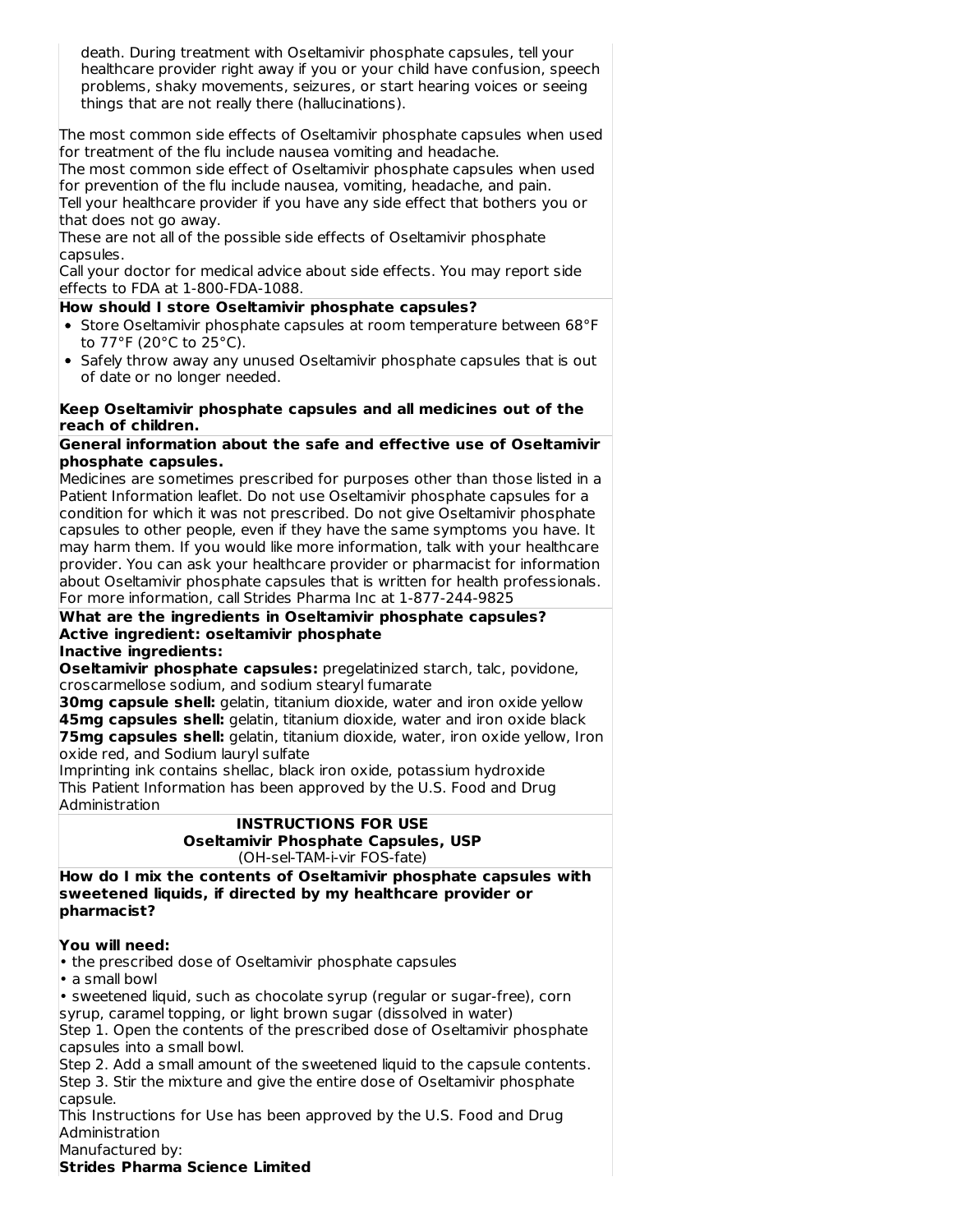## **PACKAGE LABEL.PRINCIPAL DISPLAY PANEL**



# **OSELTAMIVIR PHOSPHATE**

| oseltamivir phosphate capsule                    |                                                 |                                                                     |                              |                                   |                                    |                  |
|--------------------------------------------------|-------------------------------------------------|---------------------------------------------------------------------|------------------------------|-----------------------------------|------------------------------------|------------------|
|                                                  |                                                 |                                                                     |                              |                                   |                                    |                  |
| <b>Product Information</b>                       |                                                 |                                                                     |                              |                                   |                                    |                  |
| <b>Product Type</b>                              |                                                 | <b>HUMAN PRESCRIPTION</b><br><b>DRUG</b>                            | <b>Item Code</b><br>(Source) | NDC:68071-2565(NDC:64380-<br>799) |                                    |                  |
| <b>Route of Administration</b>                   |                                                 | ORAL                                                                |                              |                                   |                                    |                  |
|                                                  |                                                 |                                                                     |                              |                                   |                                    |                  |
| <b>Active Ingredient/Active Moiety</b>           |                                                 |                                                                     |                              |                                   |                                    |                  |
| <b>Ingredient Name</b>                           |                                                 |                                                                     |                              |                                   | <b>Basis of</b><br><b>Strength</b> | <b>Strength</b>  |
| UNII:K6106LV5Q8)                                 |                                                 | <b>OSELTAMIVIR PHOSPHATE (UNII: 4A3O49NGEZ) (OSELTAMIVIR ACID -</b> |                              | <b>OSELTAMIVIR ACID</b>           |                                    | 75 mg            |
|                                                  |                                                 |                                                                     |                              |                                   |                                    |                  |
|                                                  |                                                 |                                                                     |                              |                                   |                                    |                  |
| <b>Inactive Ingredients</b>                      |                                                 |                                                                     |                              |                                   |                                    |                  |
|                                                  |                                                 | <b>Ingredient Name</b>                                              |                              |                                   |                                    | <b>Strength</b>  |
| <b>CROSCARMELLOSE SODIUM (UNII: M280L1HH48)</b>  |                                                 |                                                                     |                              |                                   |                                    |                  |
| <b>FERRIC OXIDE RED (UNII: 1K09F3G675)</b>       |                                                 |                                                                     |                              |                                   |                                    |                  |
| FERRIC OXIDE YELLOW (UNII: EX43802MRT)           |                                                 |                                                                     |                              |                                   |                                    |                  |
| FERROSOFERRIC OXIDE (UNII: XM0M87F357)           |                                                 |                                                                     |                              |                                   |                                    |                  |
| <b>GELATIN (UNII: 2G86QN327L)</b>                |                                                 |                                                                     |                              |                                   |                                    |                  |
| POTASSIUM HYDROXIDE (UNII: WZH3C48M4T)           |                                                 |                                                                     |                              |                                   |                                    |                  |
|                                                  | POVIDONE K30 (UNII: U725QWY32X)                 |                                                                     |                              |                                   |                                    |                  |
| <b>SHELLAC (UNII: 46N107B71O)</b>                |                                                 |                                                                     |                              |                                   |                                    |                  |
|                                                  | <b>SODIUM LAURYL SULFATE (UNII: 368GB5141J)</b> |                                                                     |                              |                                   |                                    |                  |
| <b>SODIUM STEARYL FUMARATE (UNII: 7CV7WK4UI)</b> |                                                 |                                                                     |                              |                                   |                                    |                  |
| <b>STARCH, CORN (UNII: 08232NY3SI)</b>           |                                                 |                                                                     |                              |                                   |                                    |                  |
| <b>TALC</b> (UNII: 7SEV7 4R1U)                   |                                                 |                                                                     |                              |                                   |                                    |                  |
| TITANIUM DIOXIDE (UNII: 15FIX9V2JP)              |                                                 |                                                                     |                              |                                   |                                    |                  |
|                                                  |                                                 |                                                                     |                              |                                   |                                    |                  |
|                                                  |                                                 |                                                                     |                              |                                   |                                    |                  |
| <b>Product Characteristics</b>                   |                                                 |                                                                     |                              |                                   |                                    |                  |
| Color                                            |                                                 | brown (cream cap and brown body)                                    | <b>Score</b>                 |                                   |                                    | no score         |
| <b>Shape</b>                                     | <b>CAPSULE</b>                                  |                                                                     | <b>Size</b>                  |                                   |                                    | 18 <sub>mm</sub> |
| Flavor                                           |                                                 |                                                                     |                              | <b>Imprint Code</b>               |                                    | OP:75            |
| <b>Contains</b>                                  |                                                 |                                                                     |                              |                                   |                                    |                  |